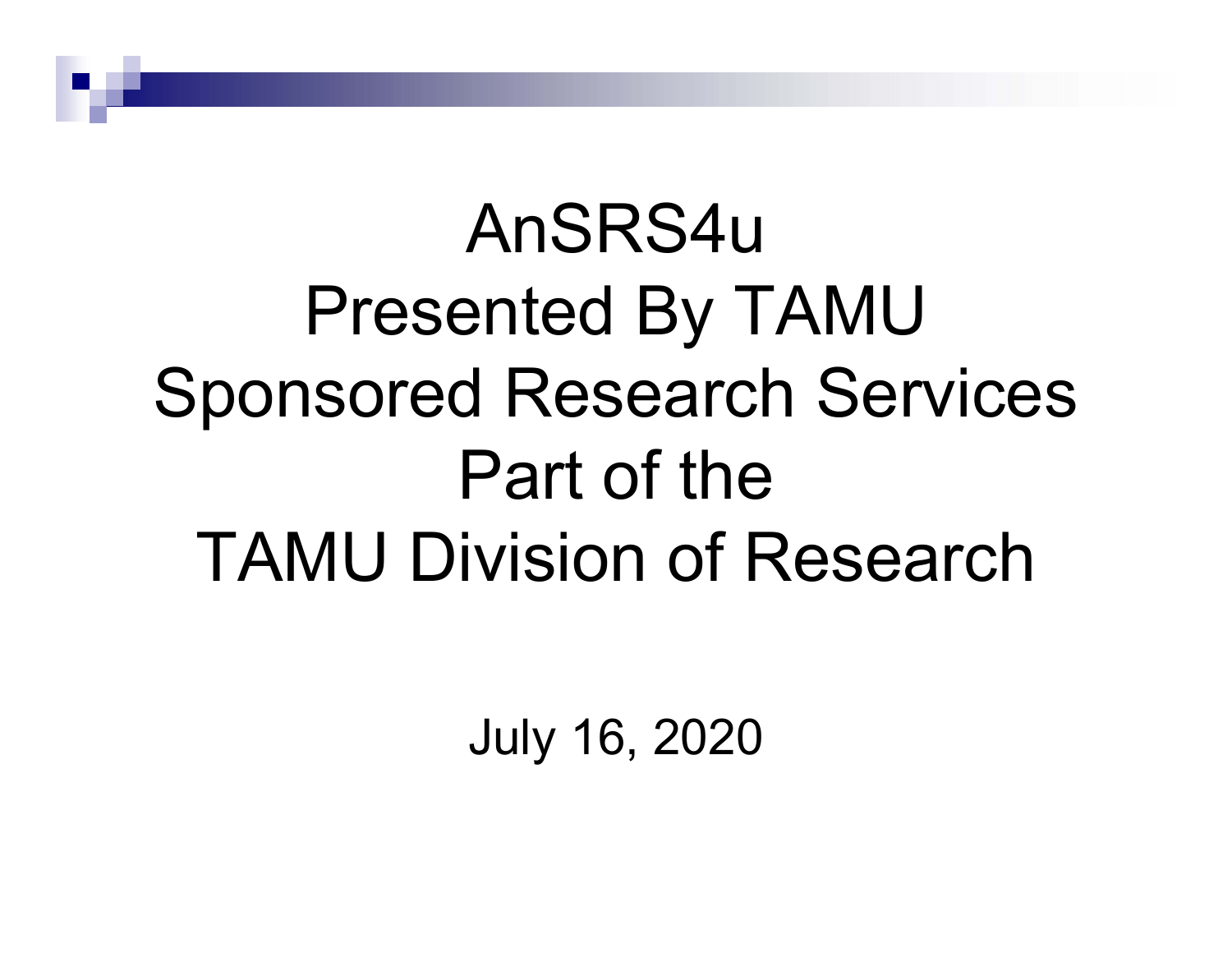Proposal Development and Submission

> **Presenters** David Hollingsworth Sue HibbsLyndal Arceneaux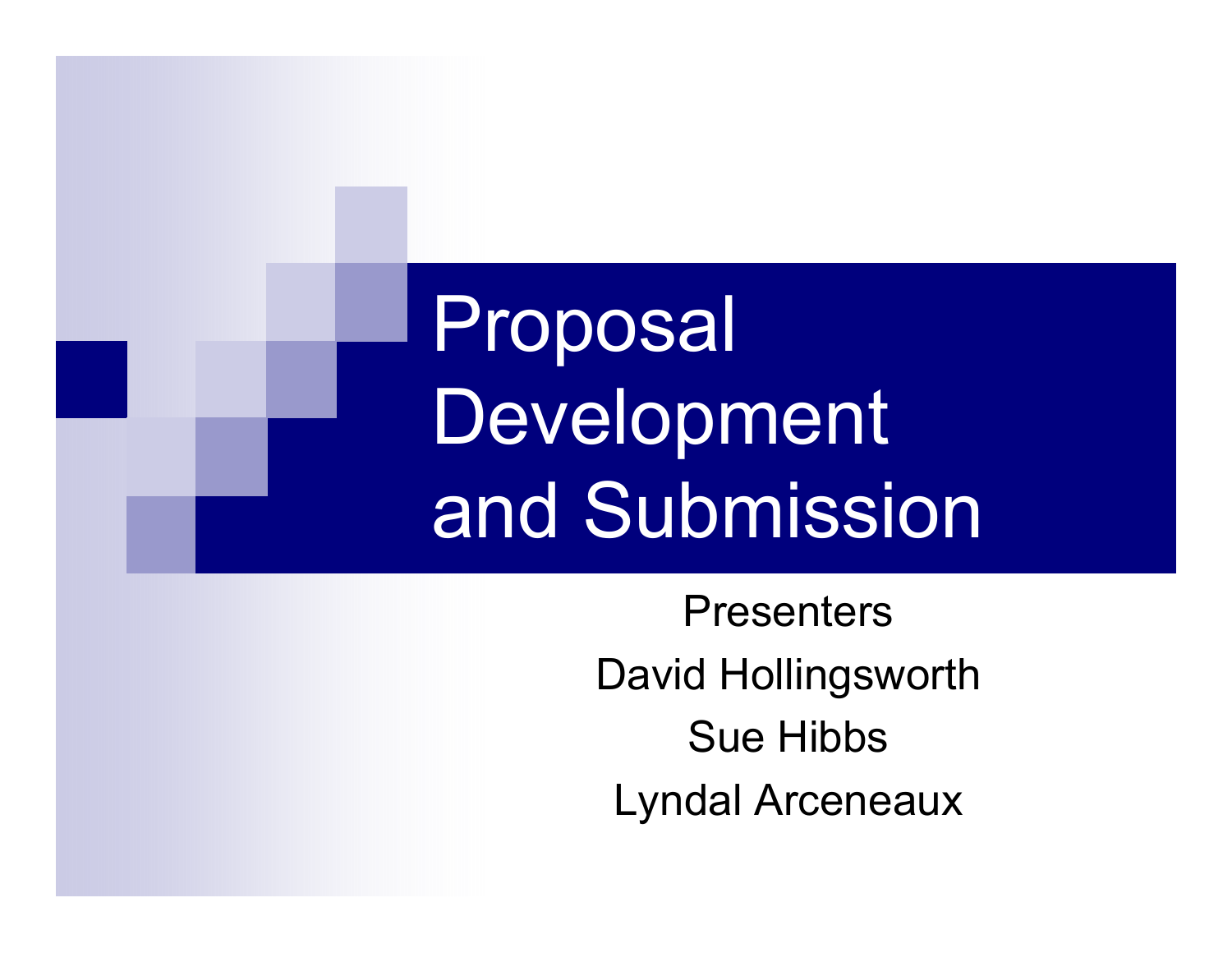#### Life Cycle of an Award

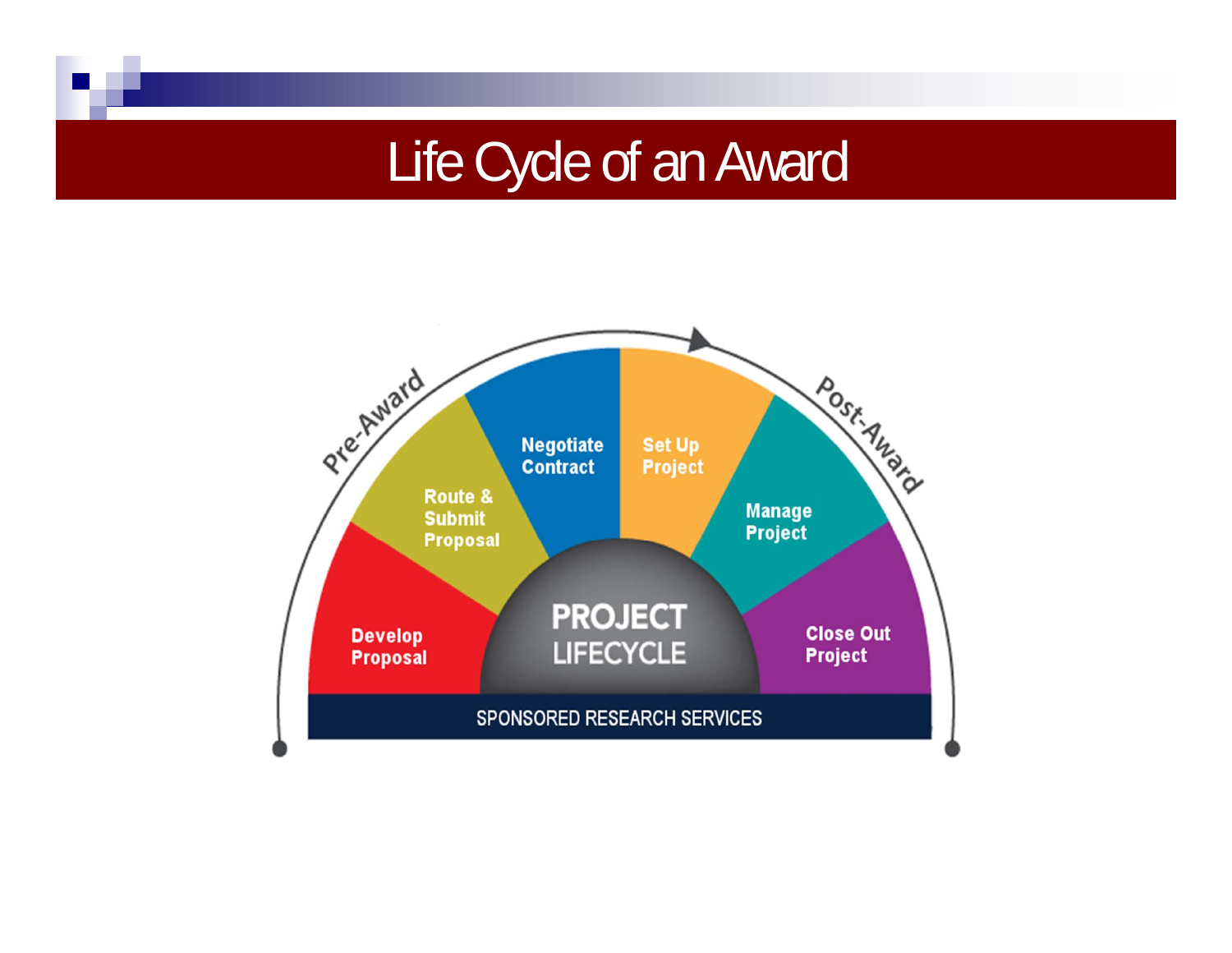# Research Development Services

- (Non-SRS Proposal Resources)
- Workshops sponsors and grant writing
- Editing
- Assistance on large Multidisciplinary proposals
- **<u>■</u>** Junior Faculty Academy
- $\frac{1}{2}$  Data management plans – John Watts of TAMU Libraries
- $\blacksquare$  If you are not sure which office to contact start with the TAMU Research Development Services https://vpr.tamu.edu/division-units/researchdevelopment-services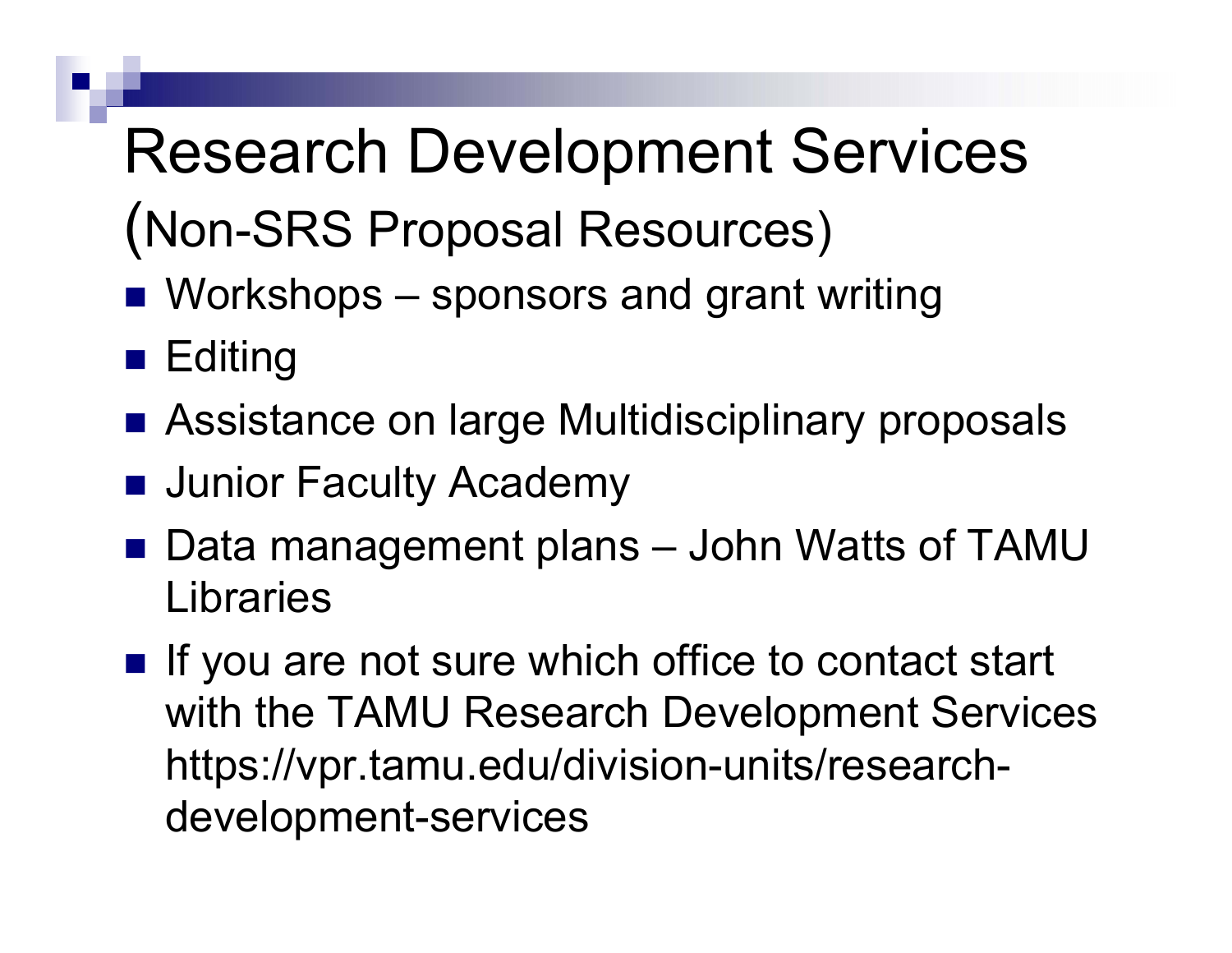### **Funding Databases TAMU Division of Research**

- $\mathcal{L}_{\text{eff}}$ https://vpr.tamu.edu/initiate-research/funding-databases
- **Foundation Directory**
- PIVOT
	- Access through the Library Database Search Box http://library.tamu.edu/
	- □ Search for funding opportunities
	- □ Pushes search results automatically to researchers via periodic email.
	- □ Results are guided by researcher profiles keywords of interest and expertise
	- $\Box$  Use the researcher profiles to view profiles of other researchers and find collaborators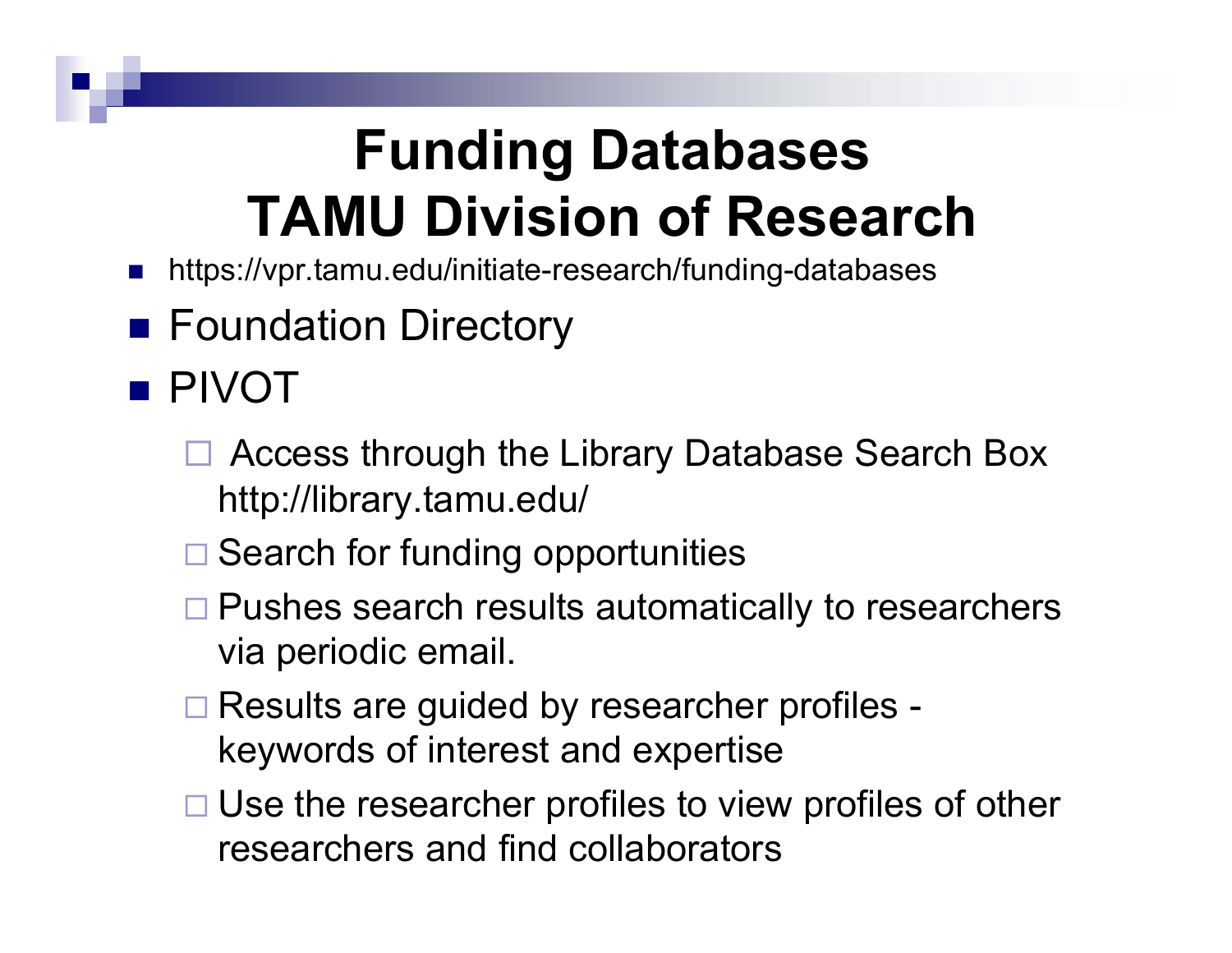#### Grants.Gov - https://www.grants.gov/

- Search by funding opportunities by □ Funding Opportunity Announcement # **□Keywords** Date/date range – posting or closing date □ CFDA code **Eligibility** □ Funding Instrument type **□ Category** 
	- Agency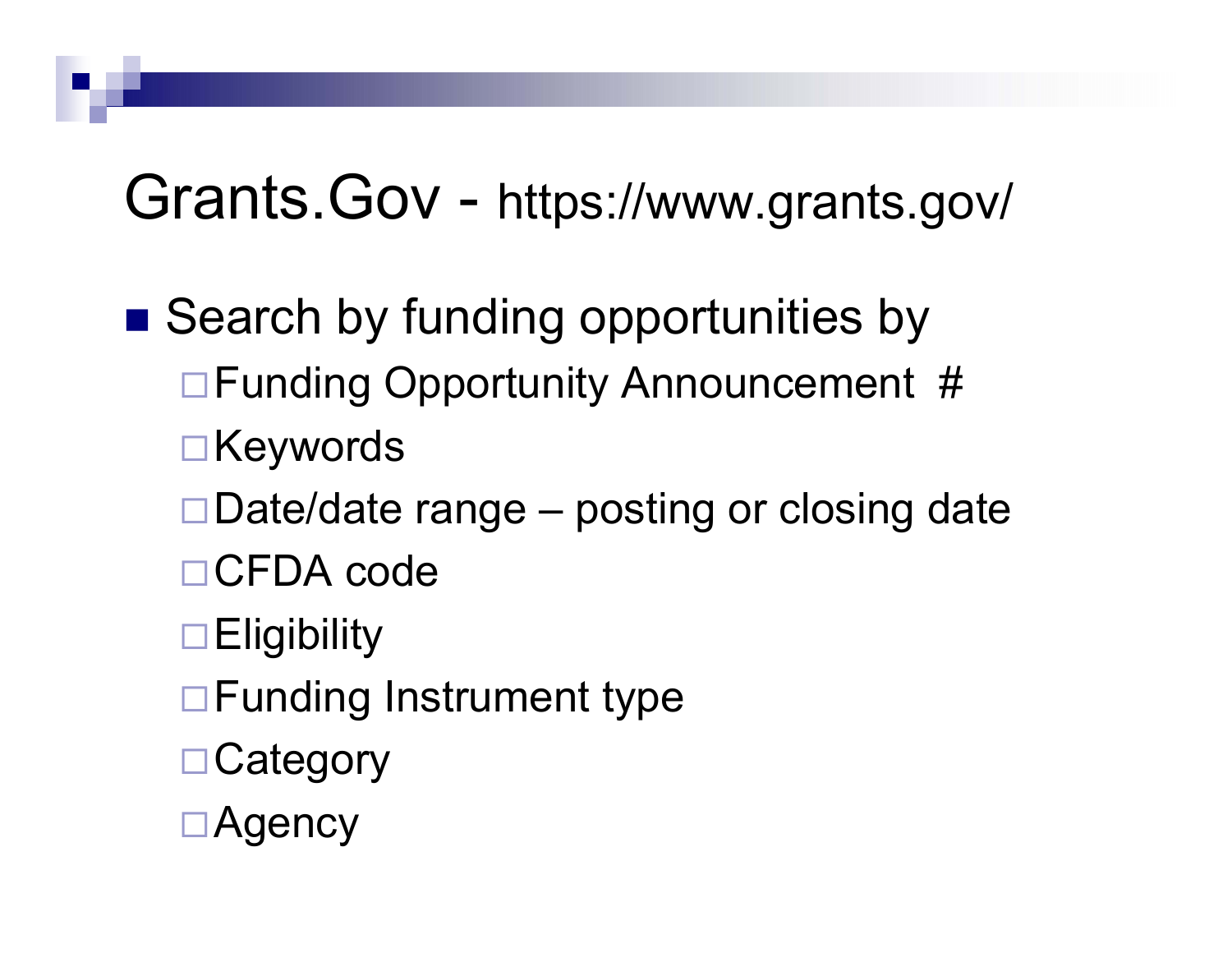# Sponsored Research Services

- TAMUS Policy 15.04 Sponsored Research Services (SRS)
- **Proposal administration services** 
	- Determining sponsor's requirements / read the Funding Opportunity Announcement
	- Budget preparation
	- Quality Check
	- $\Box$  Internal routing, review and approval
	- □ Proposal submission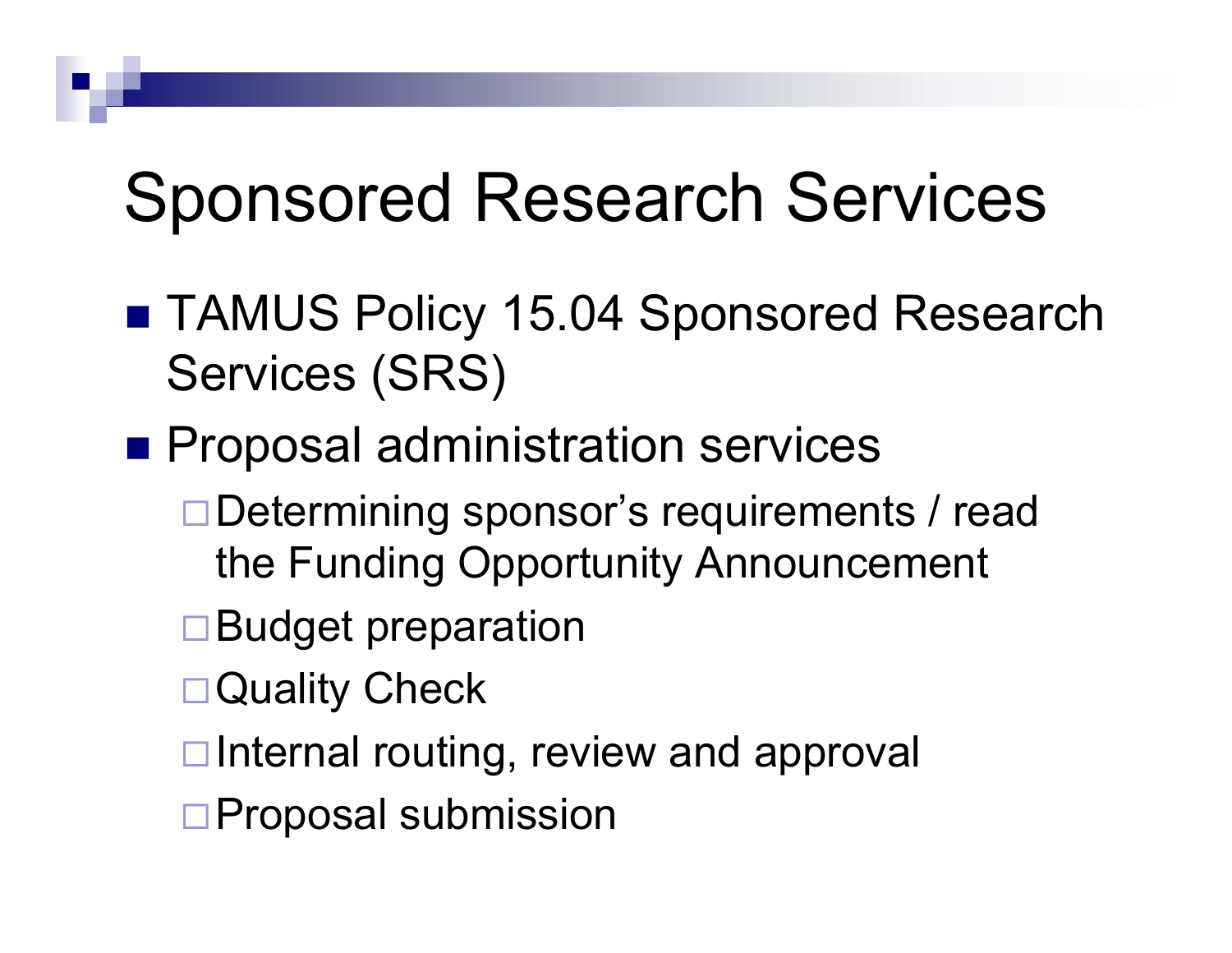#### Contact Your SRS Proposal Administrator (PA) Early in the Process

- Your PA will need the following information:
- **Sponsor name**
- **Proposal guidelines**
- **Due date of submission**
- **Proposal title**
- **Project start and end dates**
- Names and contact information of any collaborators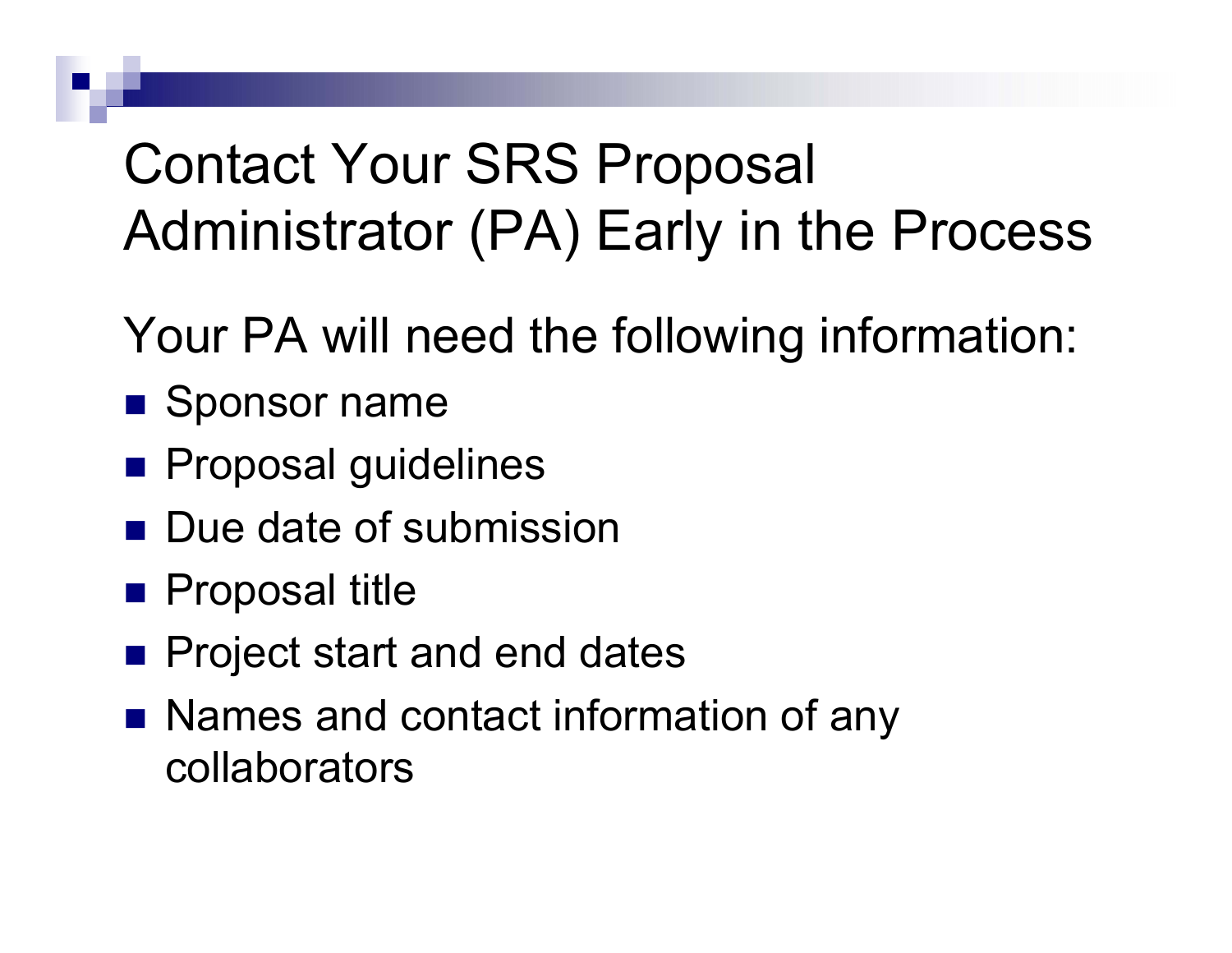### Proposal Submission Guidelines

- SRS requests the following documents 5 business days in advance of the sponsor deadline:
	- $\Box$ Budget and budget justification
	- $\Box$ Draft abstract or statement of work
	- $\Box$ Relevant approved waivers
	- $\Box$ Subcontract documents
	- $\Box$ Biosketch, Current & Pending Support
	- $\Box$ Data Management Plan
	- $\Box$ Facilities & Equipment
- Technical portions of the proposal should be submitted to SRS in **final format no later than 1 business day** prior to the sponsor deadline.
- SRS Submission is 5:00pm CST unless an earlier time is specified by sponsor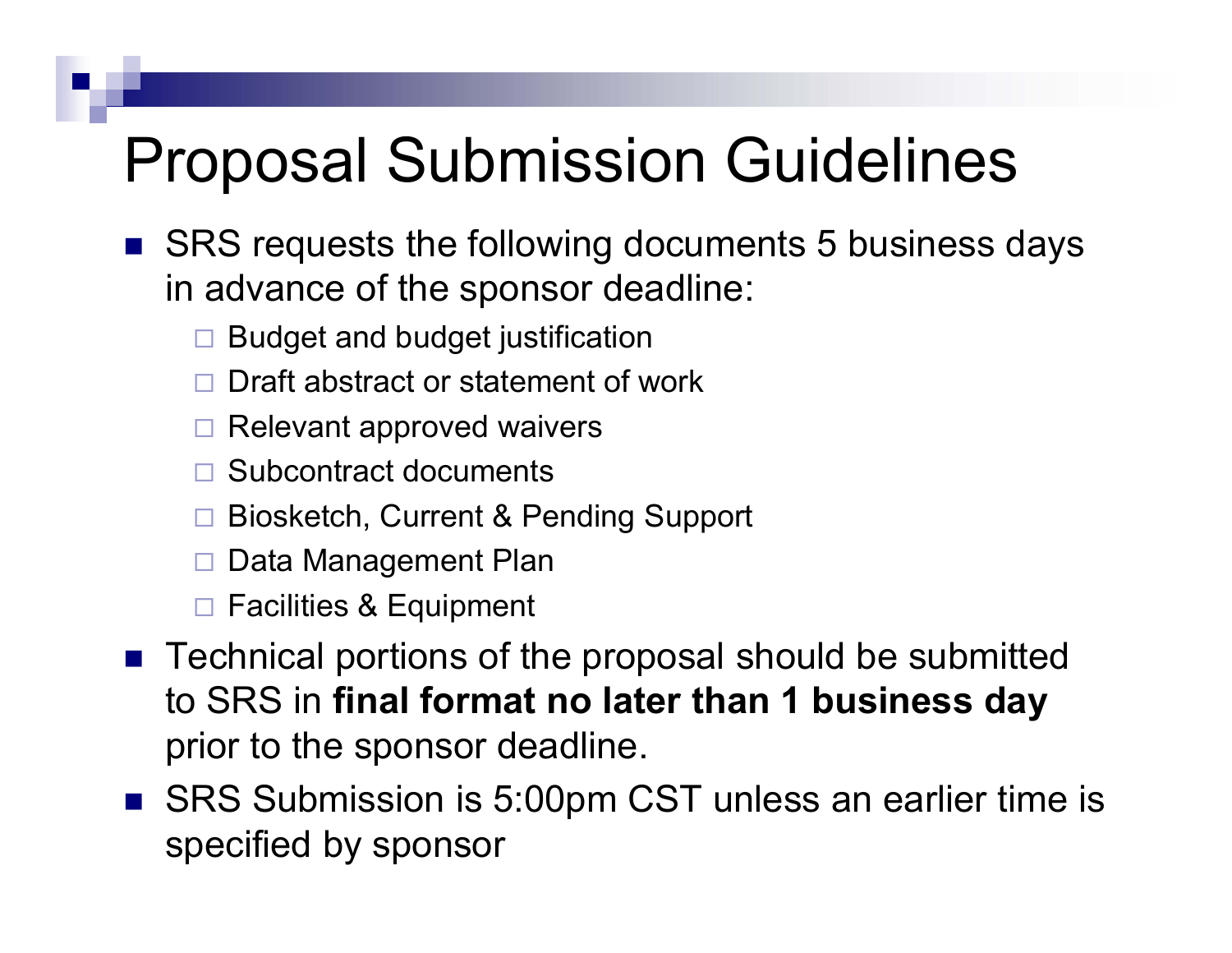# Start by Reading the Funding Opportunity Announcement (FOA)

#### **EXEGO Key pieces of information**

- Due Date
- **□Eligibility**
- **□Submission limitations**
- □Type of submission ( letter of intent, White paper, preliminary proposal, full proposal)
- Method of Submission
- □ Proposal Requirements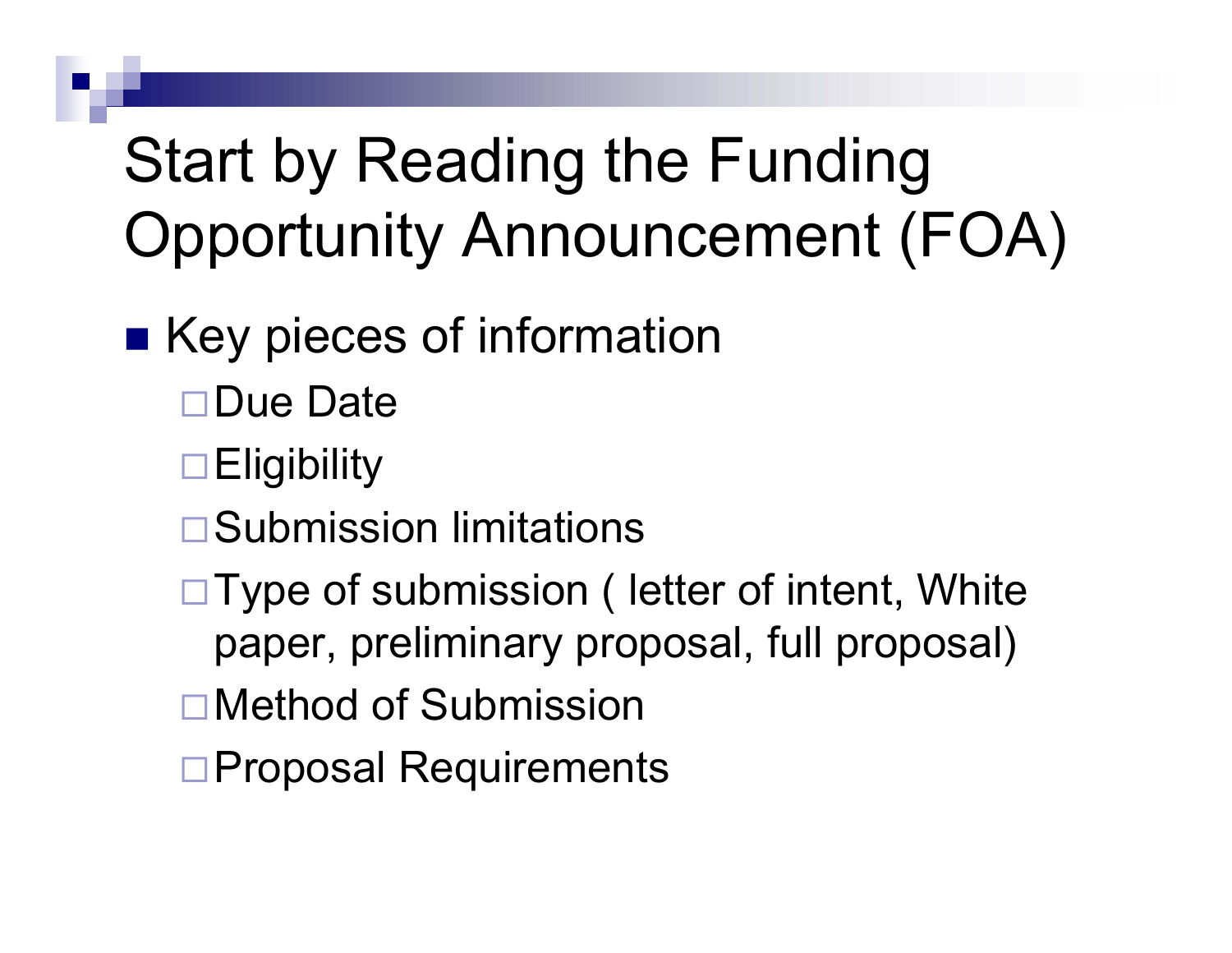#### Sections of FOA per Uniform Guidance

- A. Program Description
- B. Federal Award Information
- C. Eligibility Information
- D. Application and Submission Information
- E. Application Review Information
- F. Federal Award Administration Information
- G. Federal Awarding Agency Contact(s)
- H. Other Information—Optional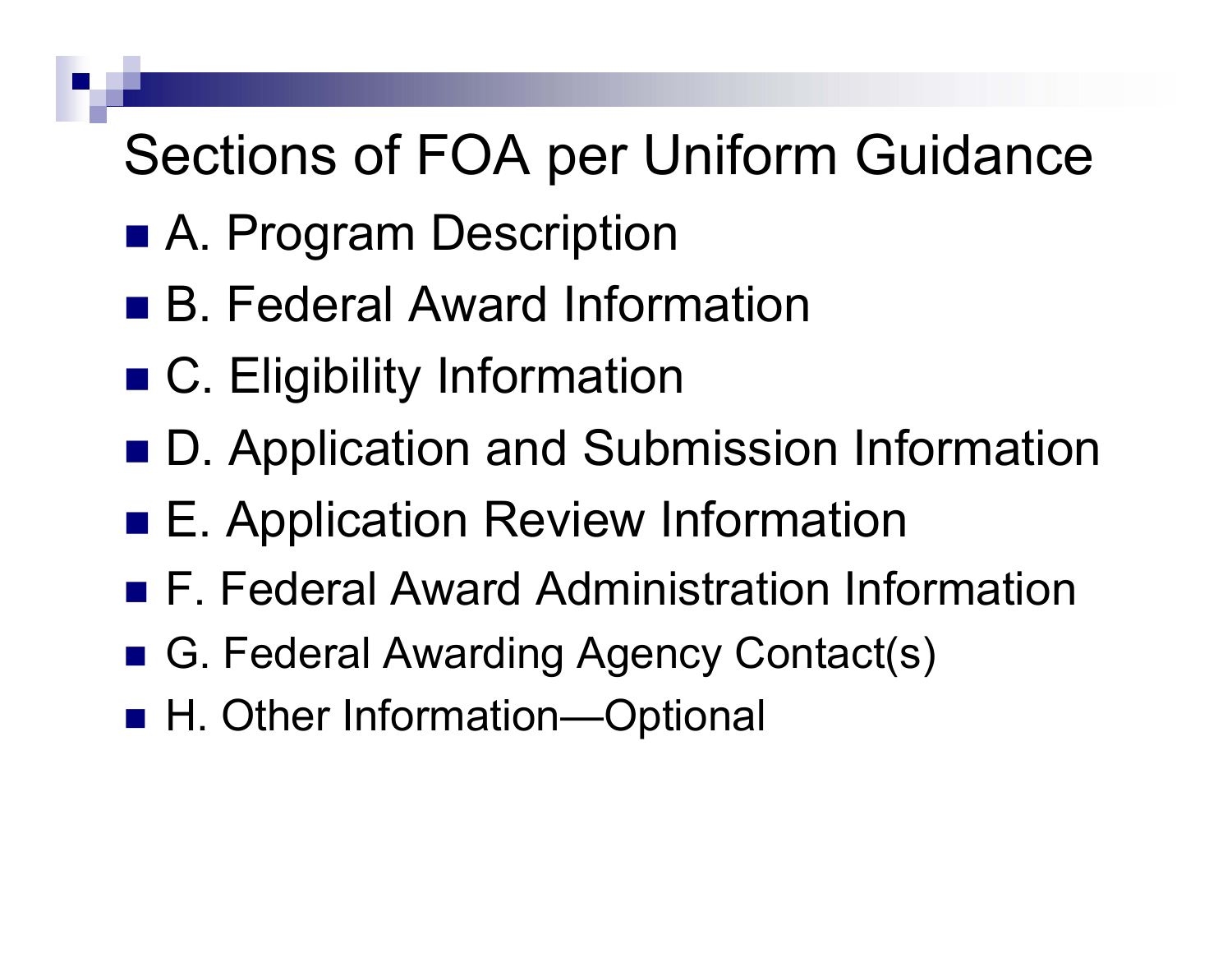# A. Program Description

- Contains the full program description of the funding opportunity.
- **Describes the agency's funding priorities**
- Focus areas
- **Program history**
- Does the program encourages collaborative efforts
- Citations for authorizing statutes and regulations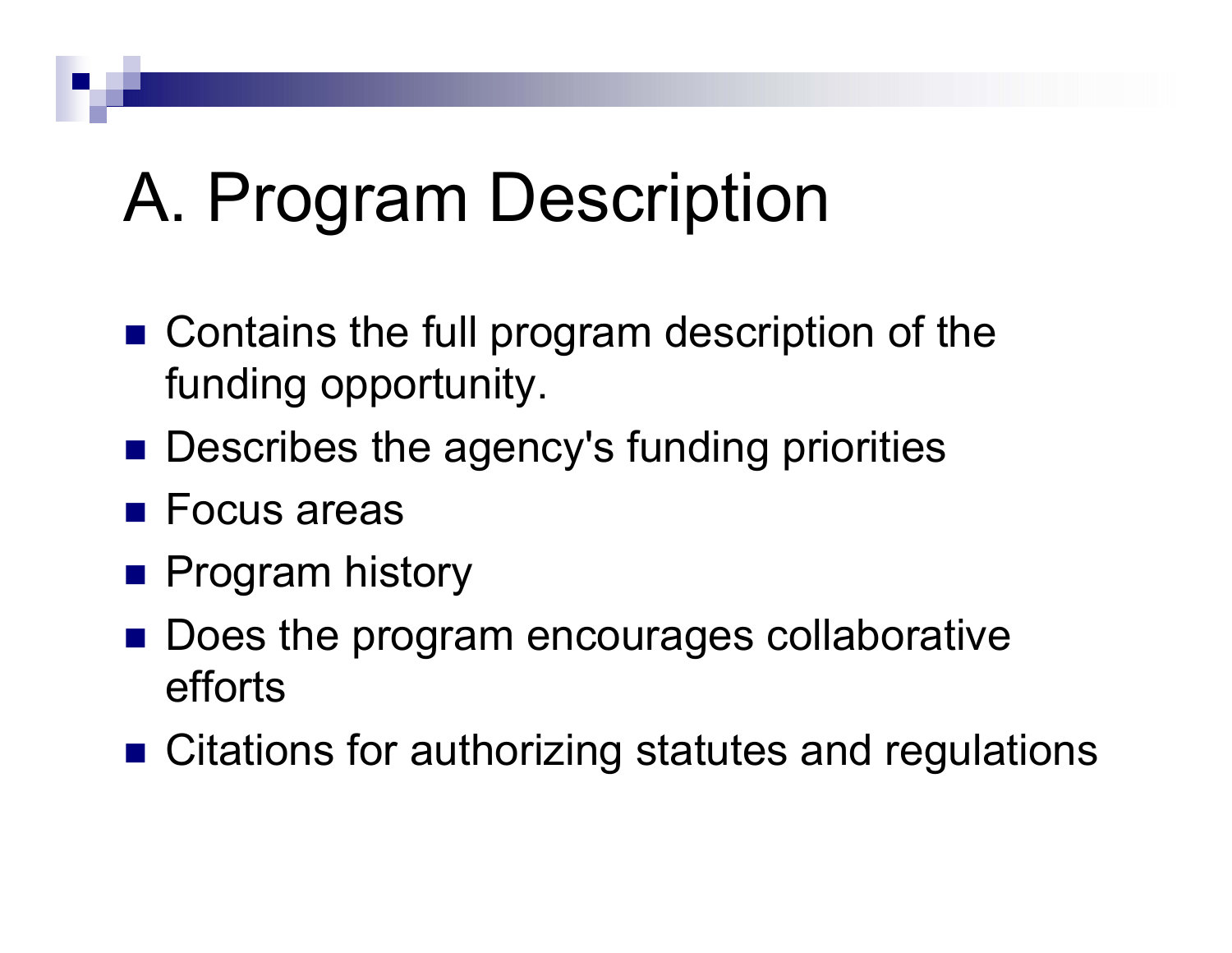# B. Federal Award Information—Required

- Total amount of funding that the agency expects to award.
- Anticipated number of awards
- Expected amounts of individual awards
- Anticipated start dates and periods of performance
- Indicate if grant, cooperative agreement or if procurement contract may be awarded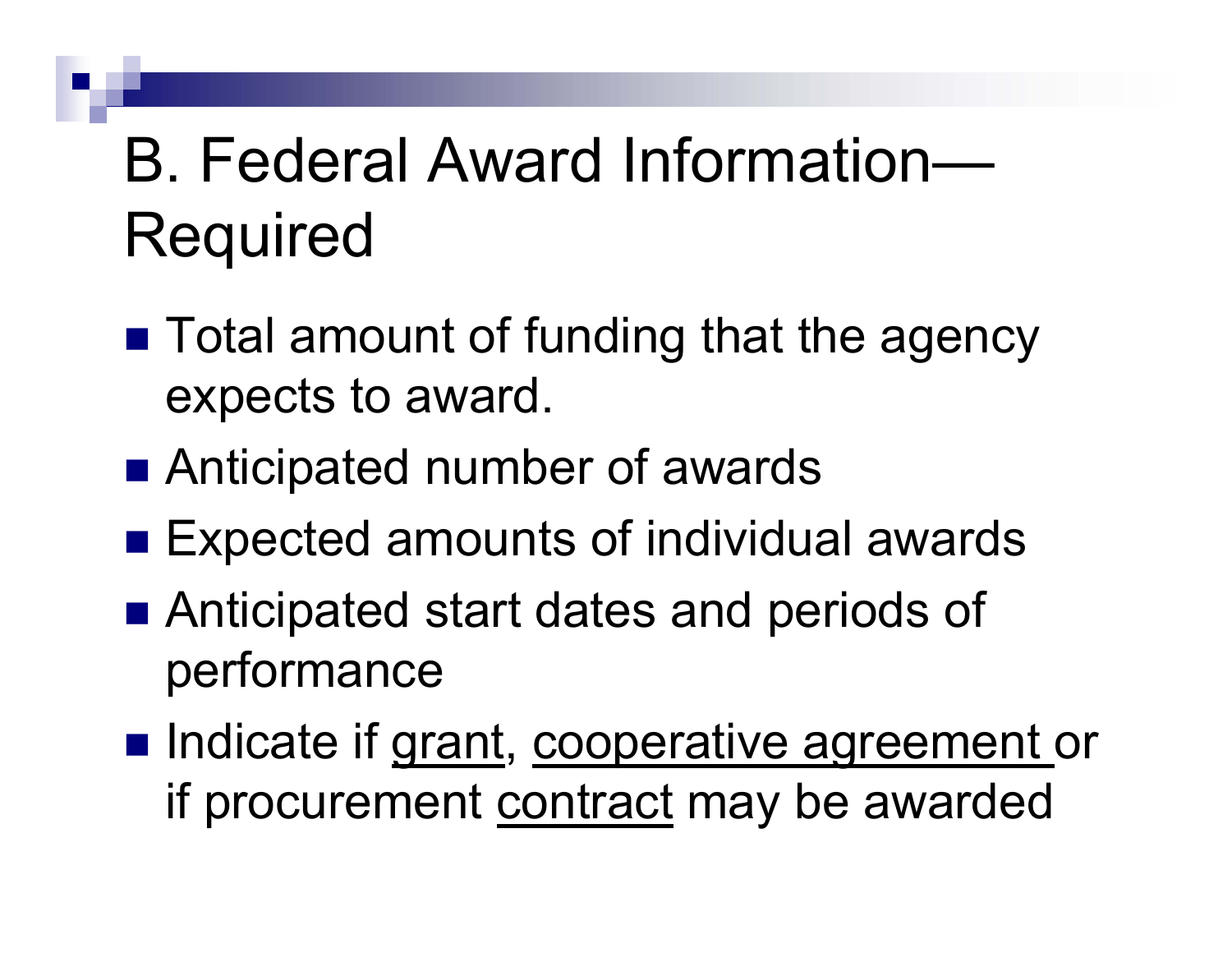# C. Eligibility Information

- *1. Eligible Applicants—Required*
	- □ Types of applicant organizations
	- $\Box$  Eligibility of the principal investigator
	- □ Any criteria that make particular projects ineligible
- *2. Cost Sharing or Matching—Required*
	- **□Must state whether there is required cost** sharing, matching, or cost participation without which an application would be ineligible.
	- $\Box$  If cost sharing is not required, the announcement must explicitly state this.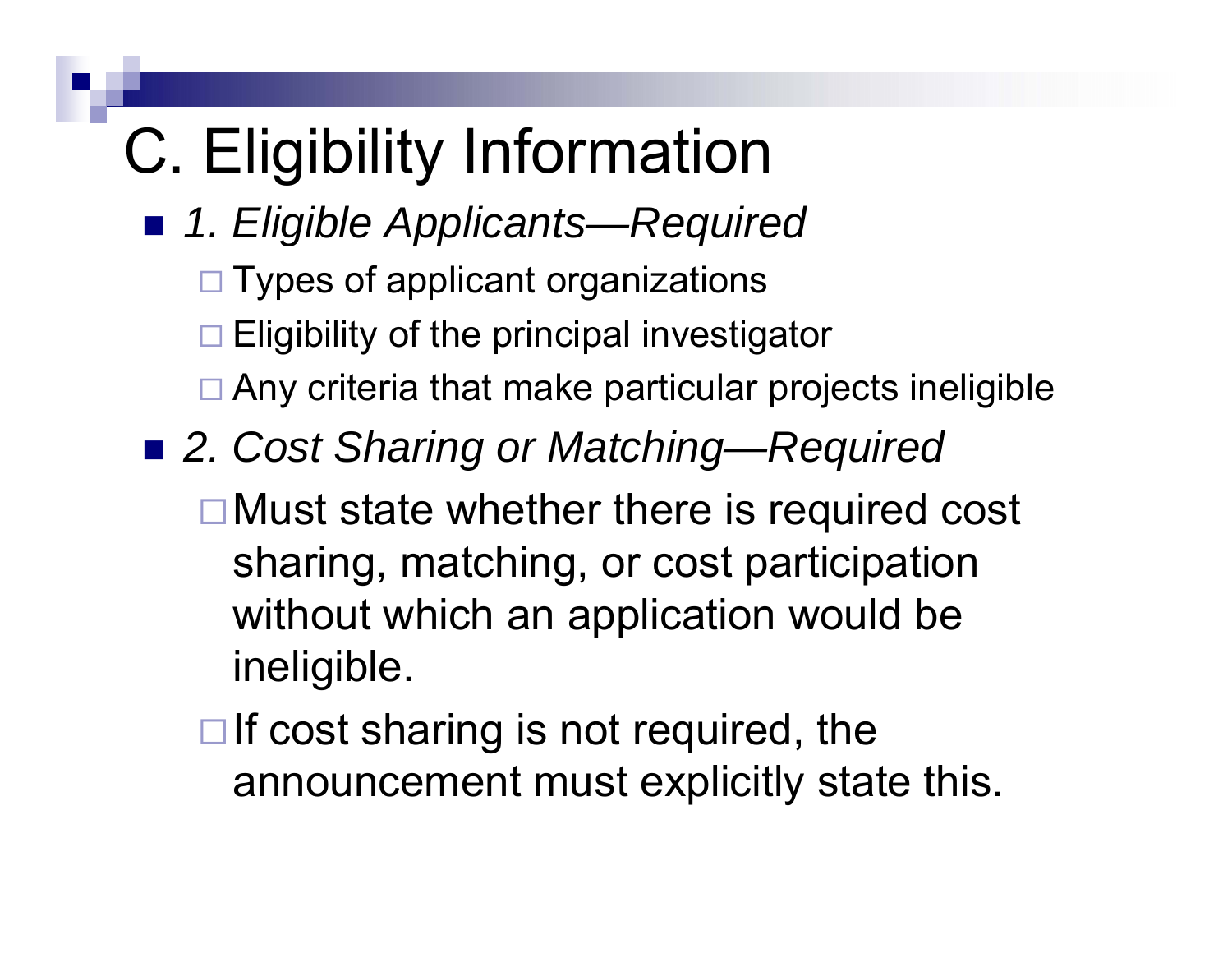#### Limitation on Proposal Submissions

- **Number of proposals per organization**
- Number of Proposals per PI or Co-PI
- **Limiting PI by stage of career**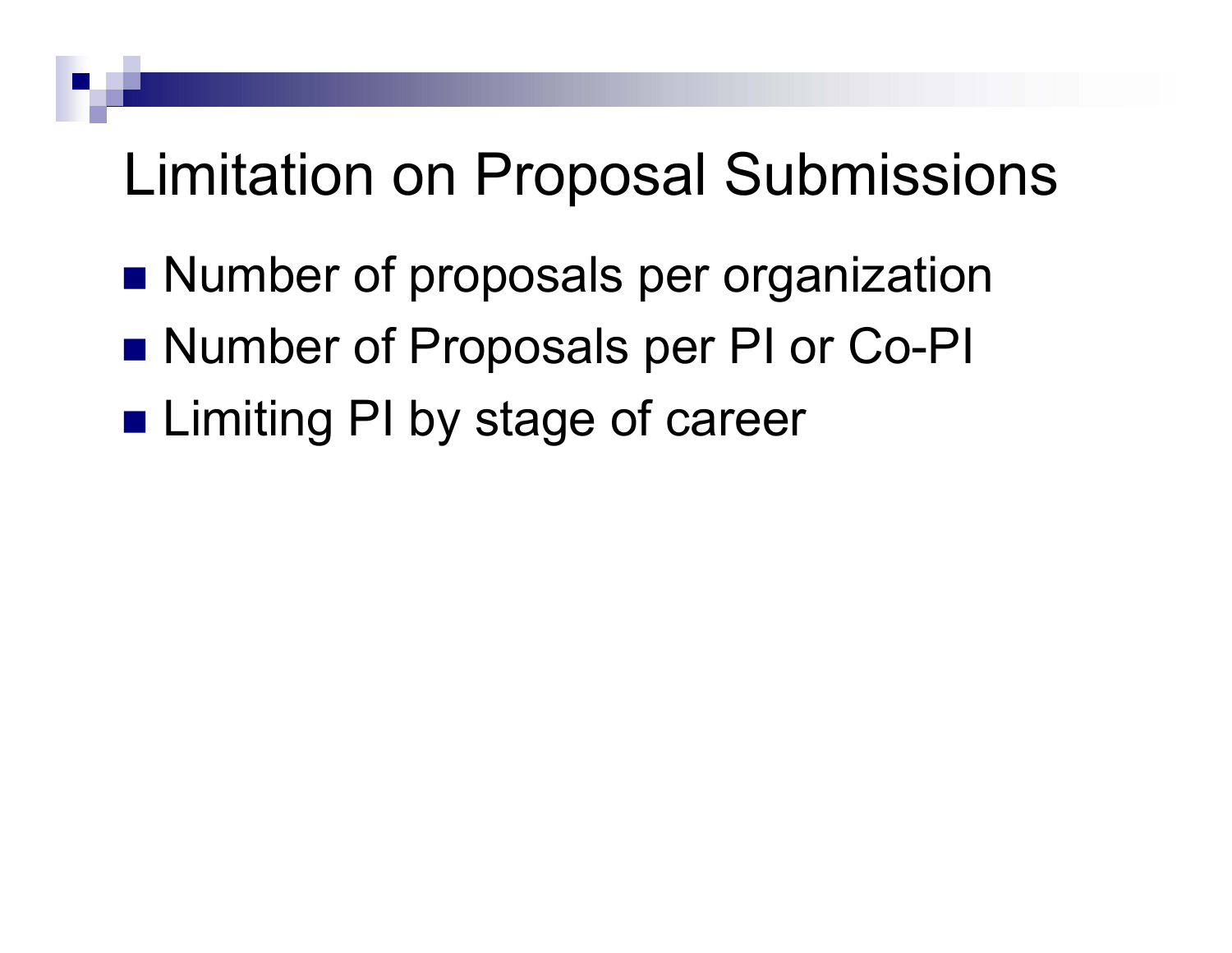TAMU/College Station based research agencies process for limited submissions

- **NOR Limited Submission Process**
- https://vpr.tamu.edu/initiate-research/lsp
- **I** Identification
- **Notification**
- **Internal proposal submission, review and** selection
- Contact: Shelly Martin at shelly.martin@tamu.edu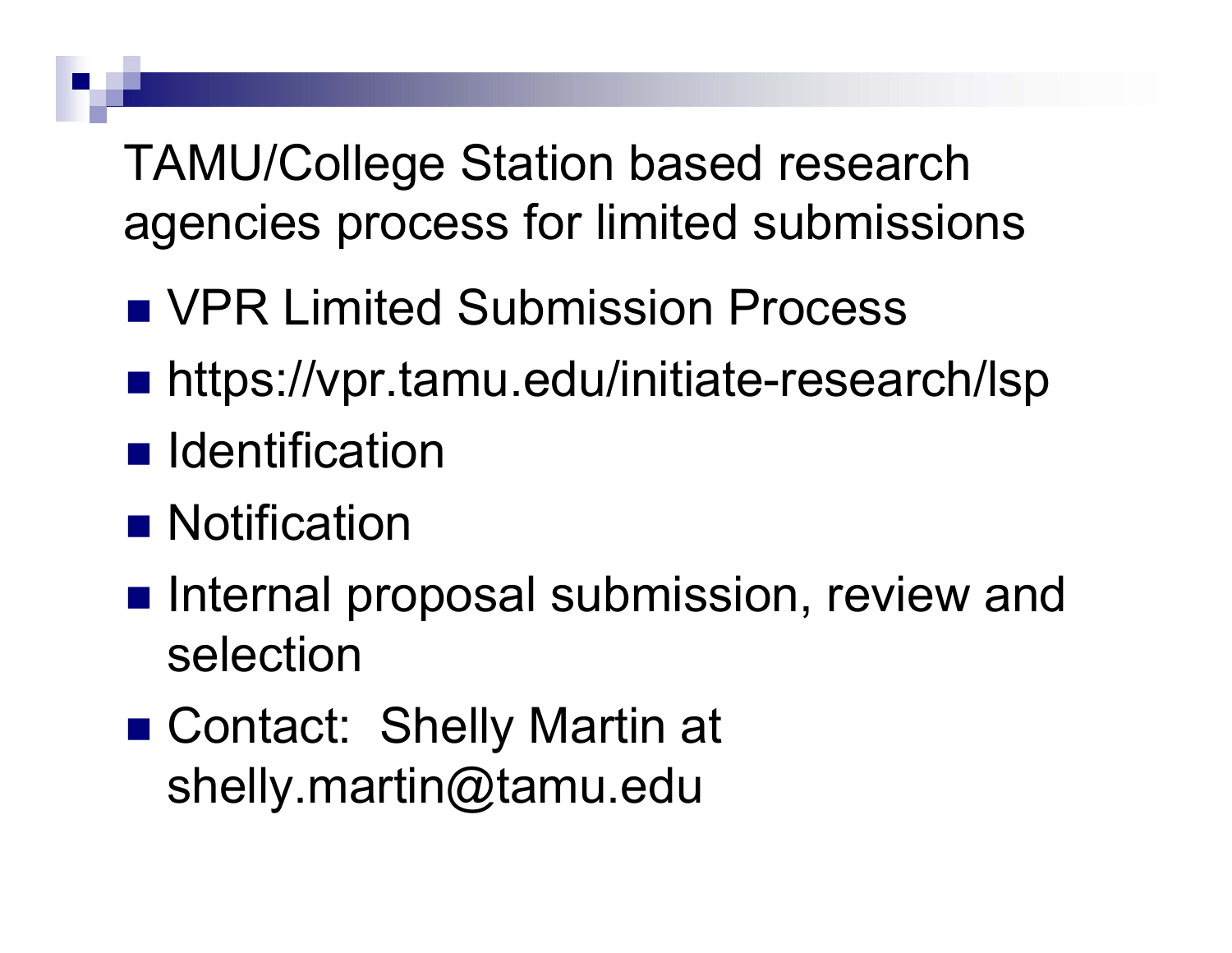# D. Application and Submission Information

- Must identify due dates and times for all submissions
- Must state if agency plans more than one cycle of application submission
- $\blacksquare$  If the due date falls on a Saturday, Sunday, or Federal holiday, the reporting package is due the next business day.
- SRS submission is 5:00pm CST unless an earlier time is specified by sponsor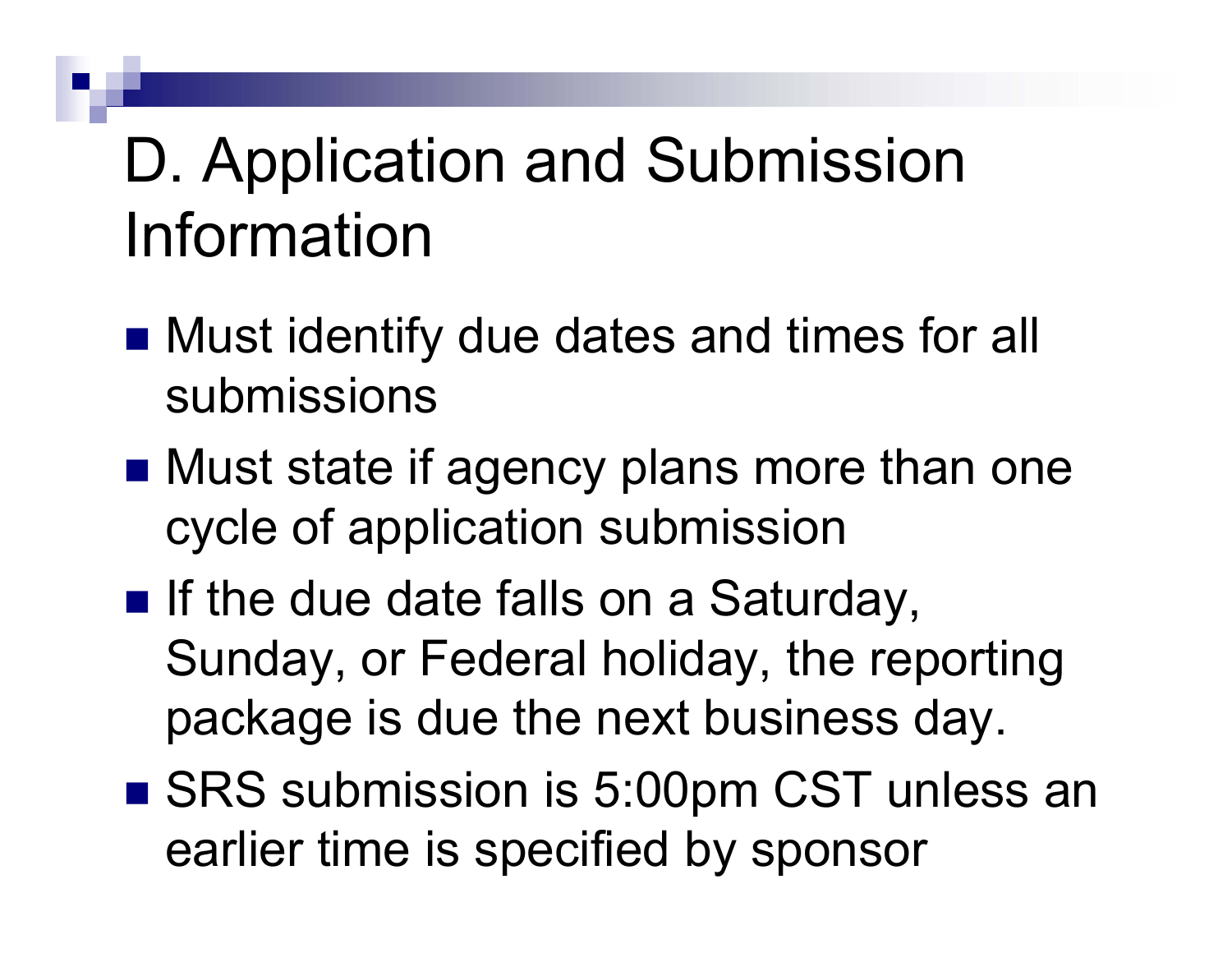# E. Application Review Information

- **Evaluation criteria** 
	- □ Criterion and weighting
	- Other selection factors
- **Review and selection process**
- Anticipated notice of selection and Federal award dates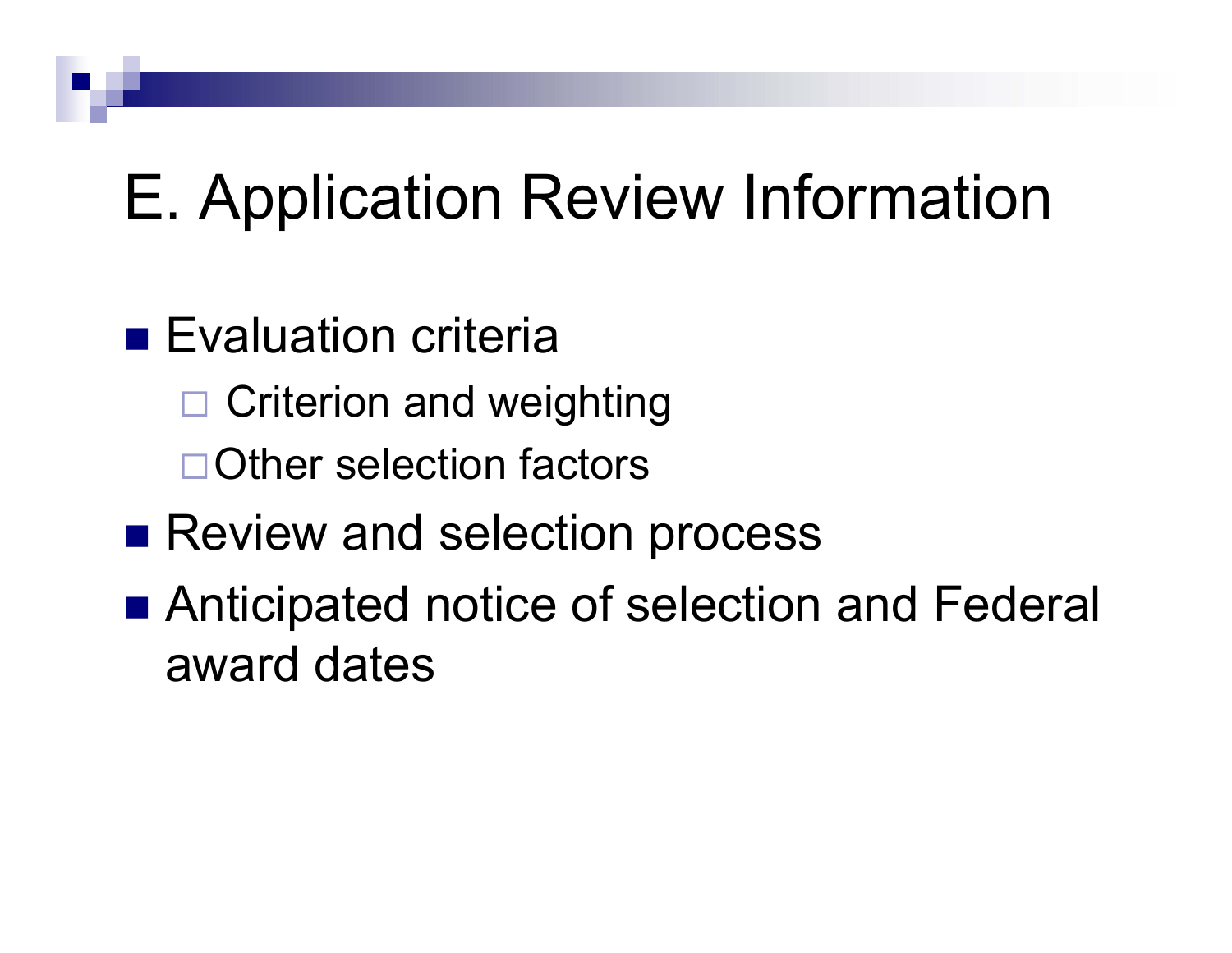# Internal Approvals

- **PI Eligibility**
- Waivers/Reduction of Indirect Costs
- **Naivers of Intellectual Property**
- **Noluntary Cost Share**
- De minimis Effort
- Institutional Letter of Support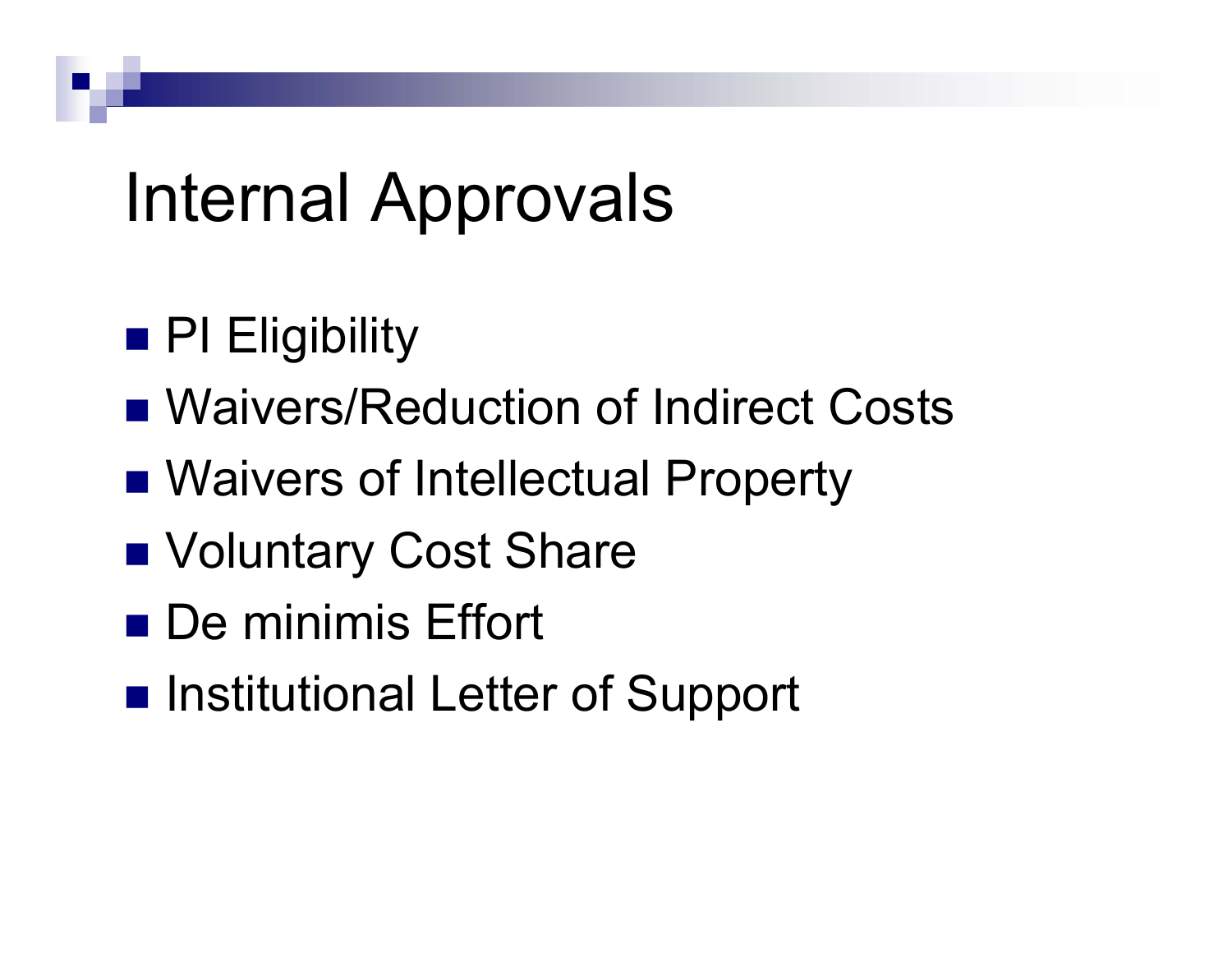#### TAMUS Policy / Member Rules

- **PI** eligible titles per member
- $\frac{1}{2}$  TAMUS Policy 15.01 Research Agreements
	- □ Faculty adloced to COALS submit through AgriLife Research. If not eligible submit through TAMU.
	- □ Faculty adloced to COE submit through TEES. If not eligible submit through TAMU.
	- □ Faculty adloced to Vet Medicine submit either as AgriLife Research or through TAMU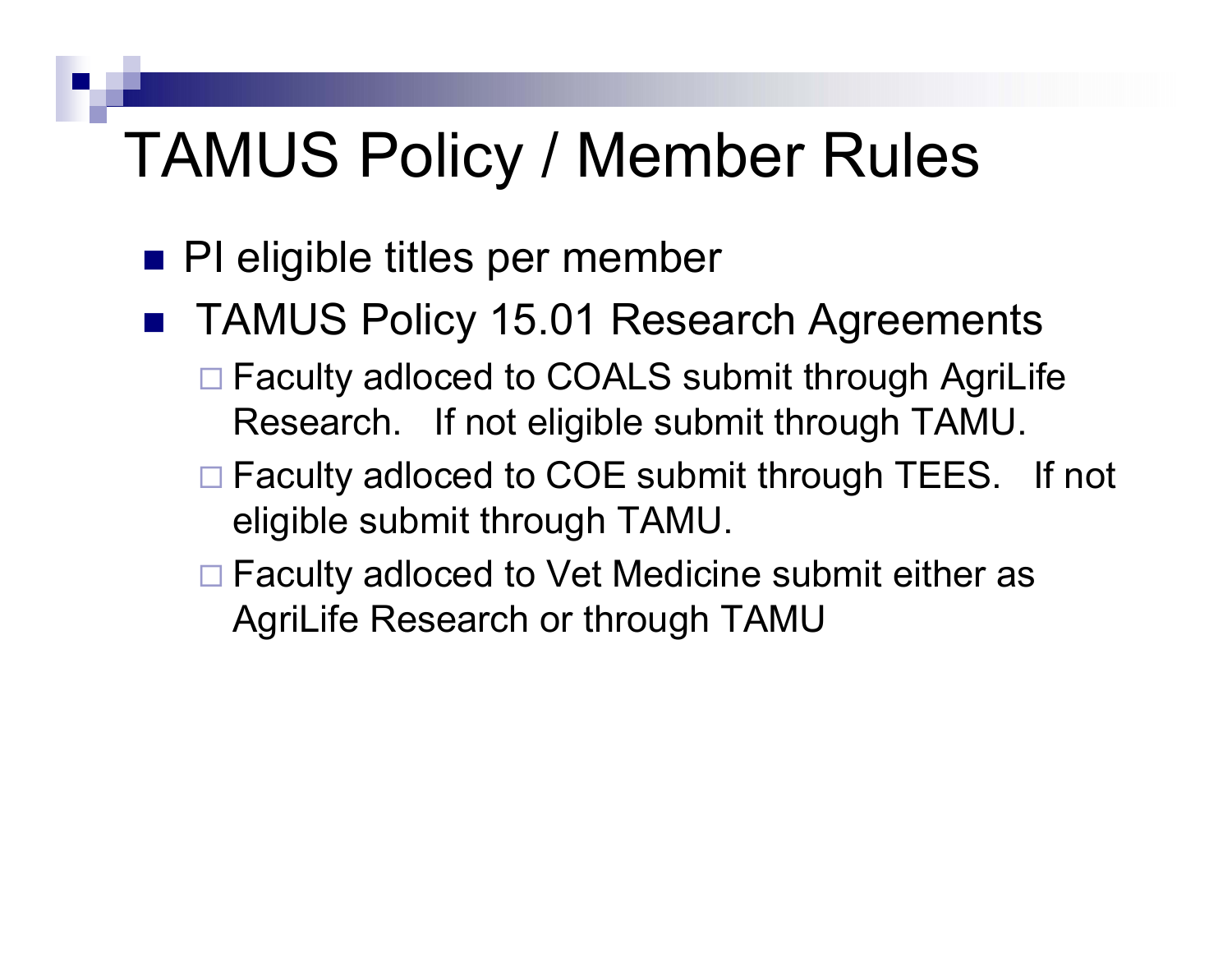### Cost Share

- Mandatory required by the sponsor
- Voluntary Committed cost sharing specifically pledged in the proposal's budget or award on the part of the recipient
	- □ Per TAMUS policy 15.01.05 Cost Sharing on Sponsored Agreements: Voluntary committed cost sharing is strongly discouraged on all proposals.
- Voluntary uncommitted effort is effort that is over and above that which is committed and budgeted for in a sponsored agreement
- **PI** is responsible for obtaining cost share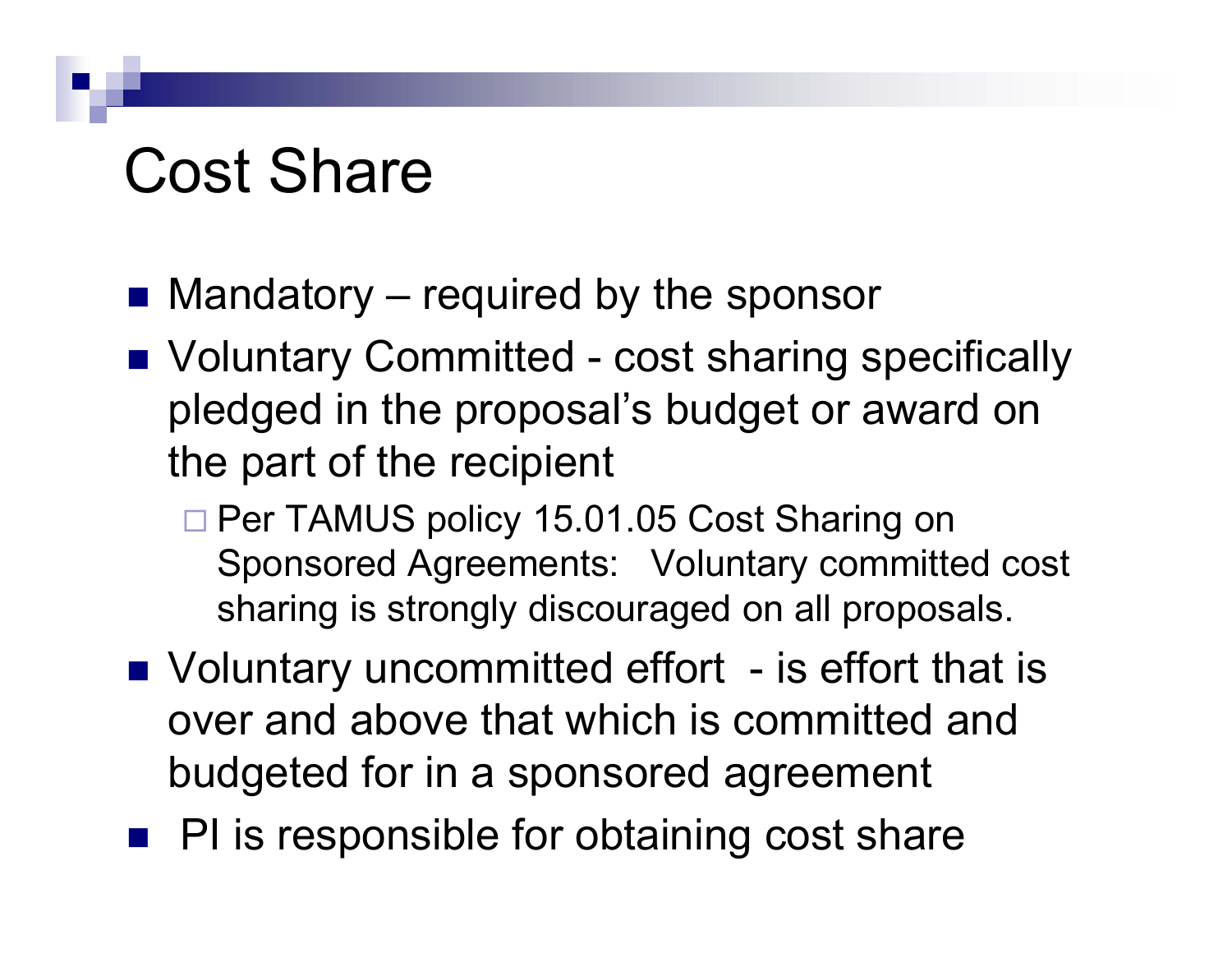#### Responsibility for Proposal Components

#### Principal Investigator

- **Bummary**
- **Technical Narrative**
- F. Budget justification
- F. References
- F. Biosketches Current & Pending Support
- **Facilities / Resources**
- F. Other required technical sections

#### Proposal Administrator

- M. Budget
- **Sponsor budget forms**
- **Administrative forms**
- Collection of Subaward budget and administrative documents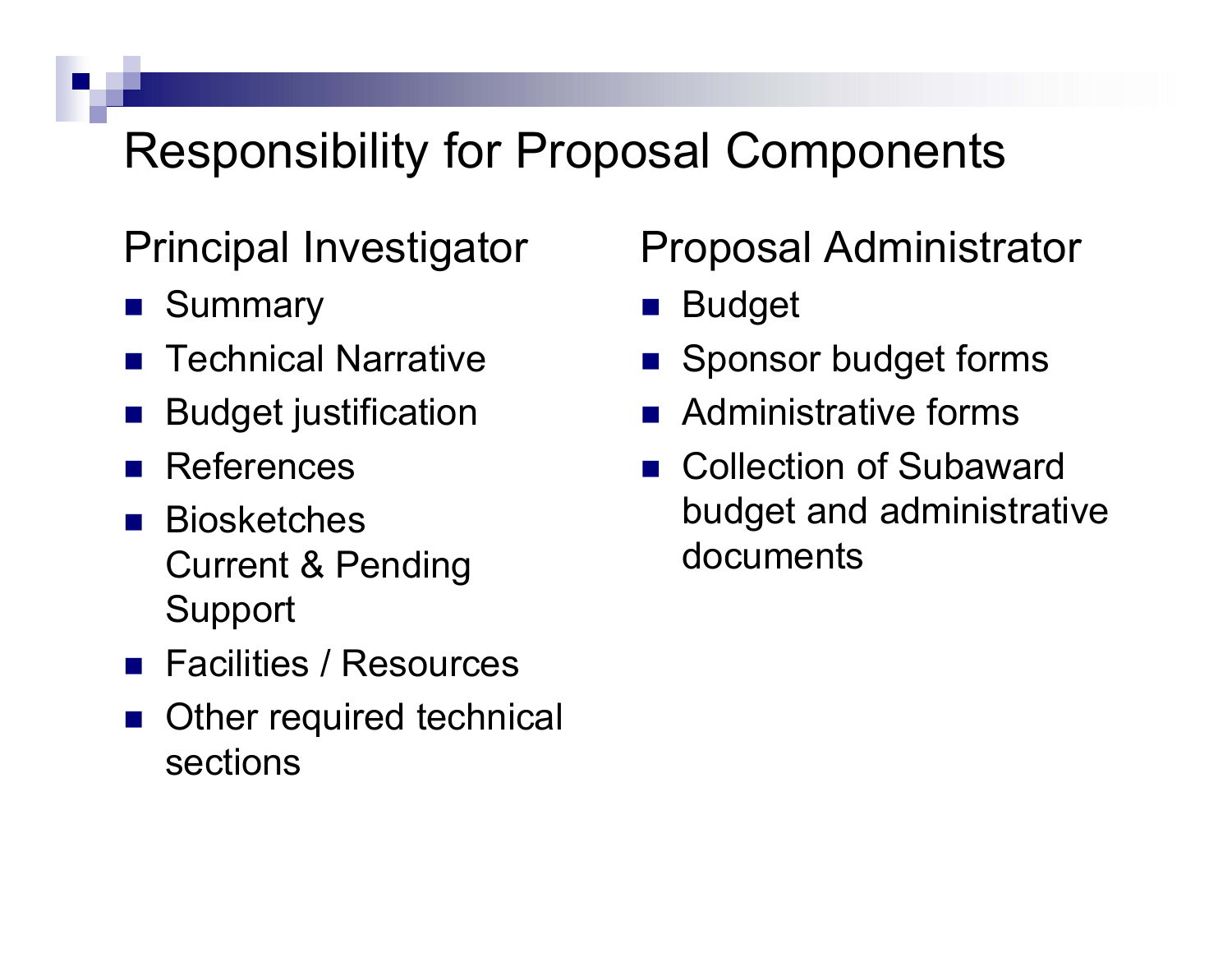# Preparing the Budget

- Determining the allowability of costs are there limitations or restrictions?
- What is the maximum amount that can be requested?
- What is the average amount?
- **PI provides inputs to SRS**
- SRS works up draft budget
- Several iterations final budget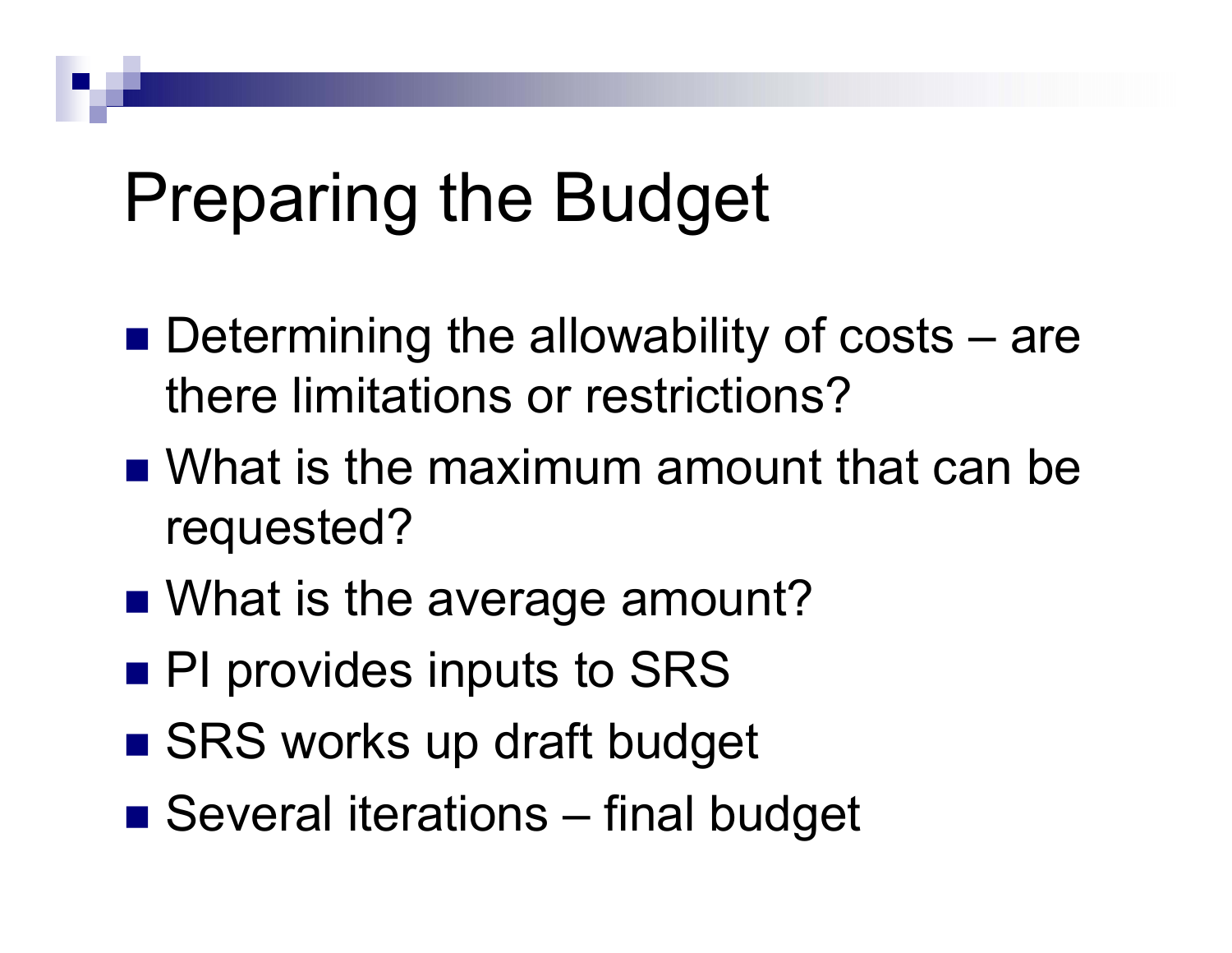# Explanation of SRS Proposal Budget Spreadsheet

- Contains built in calculations
- Contains values for fringe benefits
- Contains values for tuition and fees
- Contains values for F&A costs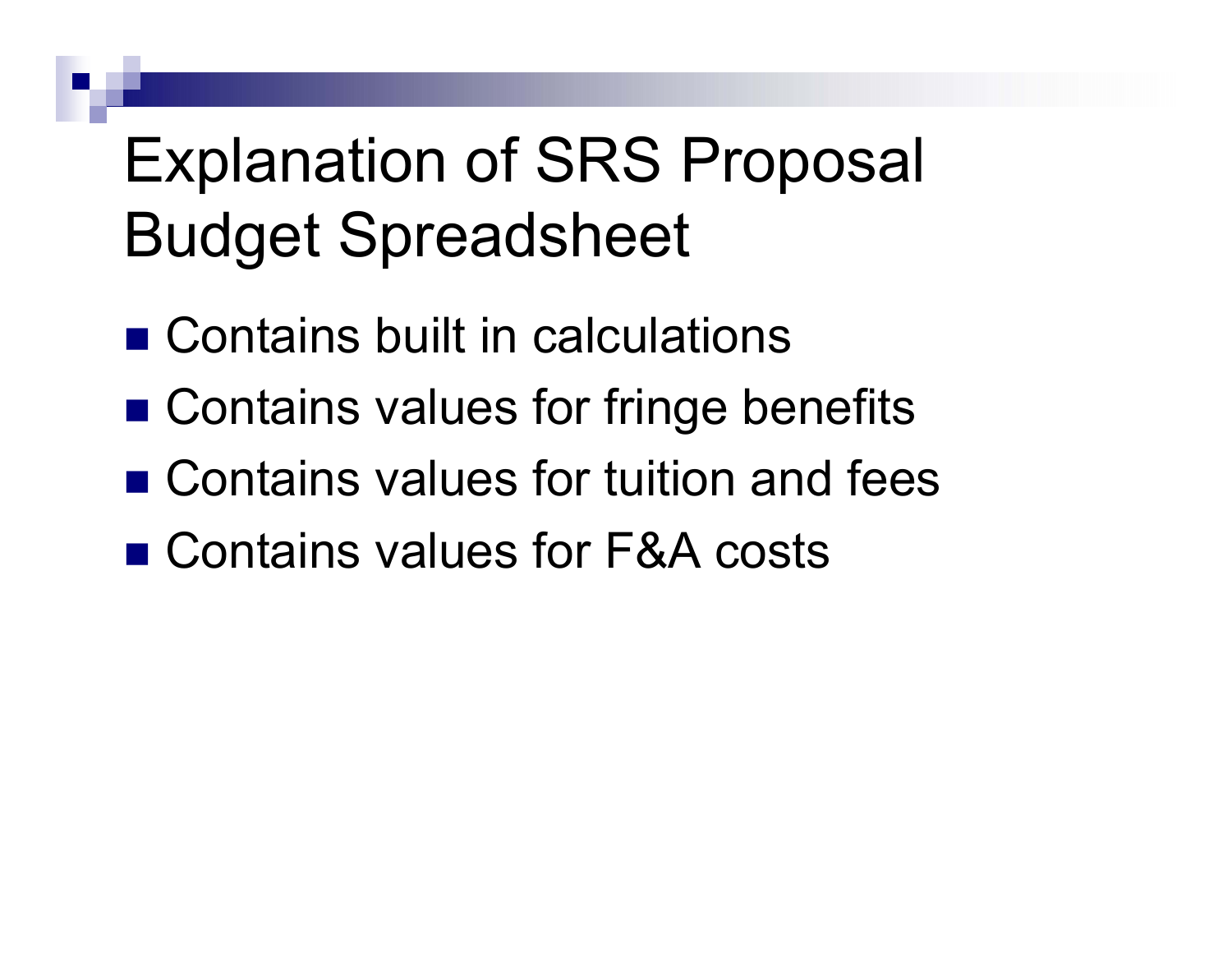## Budget Example

- 3 year project
- **Principal Investigator** (1 month per year)
- Co-Principal Investigator (1 month per year)
- 2 Graduate Assistant Researchers (12 months  $@$  50% time per year)
- Travel 4 people to 1 conference per year
- **Materials and Supplies \$10,000/yr**
- ■ Subaward to another university \$50K /yr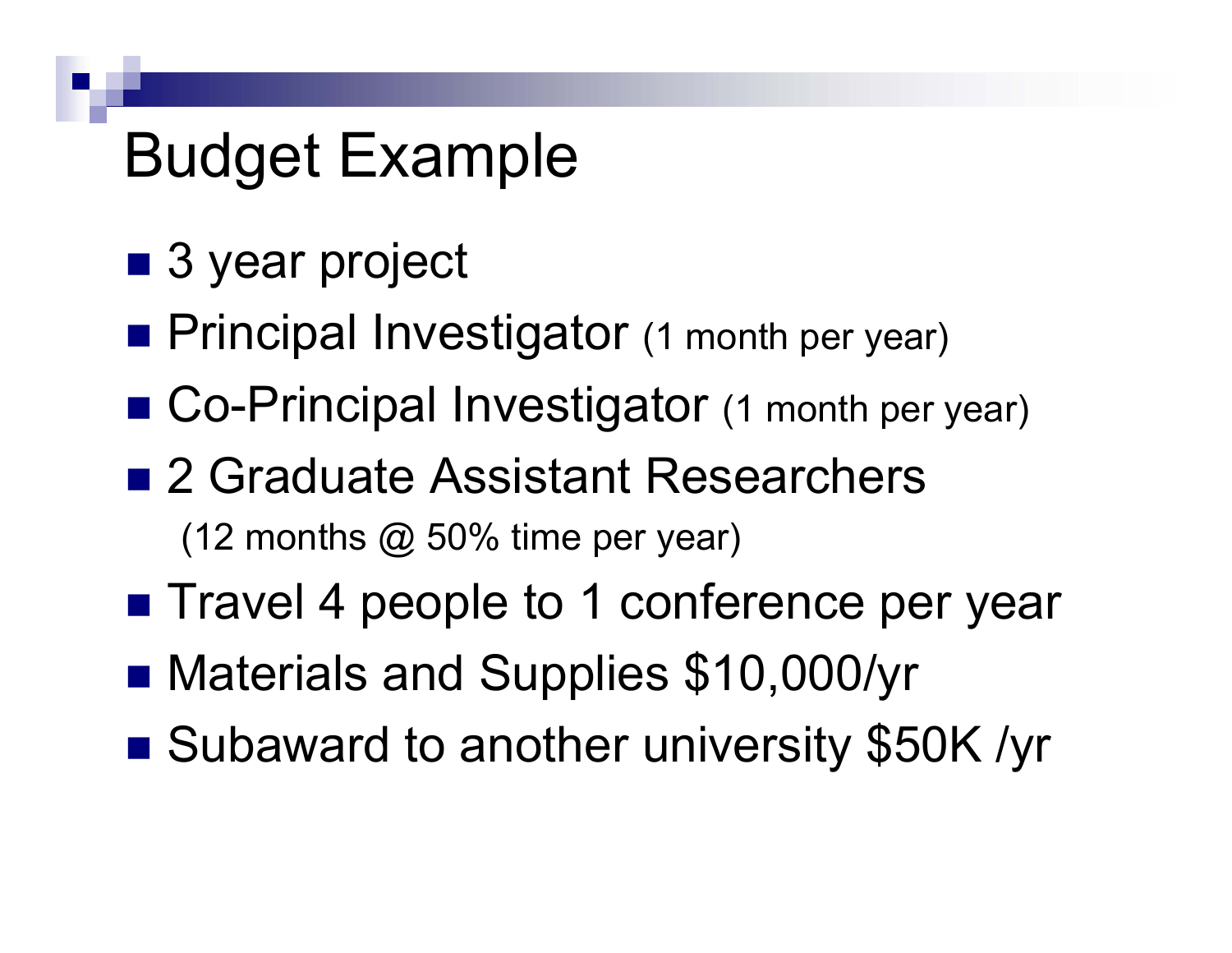|                                           |                         |                                     | <b>SRS Budget Worksheet</b>                                              |                                        |                              |                                   |                                             |                                                                                                          |
|-------------------------------------------|-------------------------|-------------------------------------|--------------------------------------------------------------------------|----------------------------------------|------------------------------|-----------------------------------|---------------------------------------------|----------------------------------------------------------------------------------------------------------|
|                                           |                         | <b>Sample Budget</b>                |                                                                          |                                        |                              |                                   |                                             |                                                                                                          |
| SRS Proposal #:                           |                         | 20-XXXXX                            |                                                                          |                                        |                              |                                   |                                             |                                                                                                          |
| <b>Project Dates:</b>                     |                         | September 1, 2020 - August 31, 2023 |                                                                          |                                        |                              |                                   |                                             |                                                                                                          |
| Sponsor:                                  |                         | <b>NSF</b>                          |                                                                          |                                        |                              |                                   |                                             |                                                                                                          |
|                                           |                         |                                     | <b>Cunulative Budget Request</b>                                         |                                        |                              |                                   |                                             |                                                                                                          |
|                                           |                         |                                     |                                                                          |                                        |                              |                                   |                                             |                                                                                                          |
| Category                                  |                         |                                     |                                                                          |                                        |                              |                                   |                                             |                                                                                                          |
| A. Sr Personnel                           |                         |                                     |                                                                          | Year 1                                 | Year 2                       | Year 3                            |                                             | <b>TOTAL</b>                                                                                             |
| Name                                      | <b>Project Role</b>     |                                     |                                                                          |                                        |                              |                                   |                                             |                                                                                                          |
| G. I. Lovemoney (ECEN)                    | Principal Investigator  |                                     | Person Months                                                            | 1.00                                   | 1.00                         | 1.00                              |                                             |                                                                                                          |
|                                           |                         |                                     | Salary                                                                   | $17,160$ \$<br>\$                      | $17,675$ \$                  | 18,205                            | \$                                          | 53,040                                                                                                   |
|                                           |                         |                                     | Fringe                                                                   | $3,123$ \$<br>\$                       | $3,217$ \$                   | 3,313                             | 1                                           | 3,653                                                                                                    |
|                                           |                         |                                     | Insurance                                                                | 746<br>\$                              | 746<br>\$                    | 746<br>\$                         |                                             | 2,238                                                                                                    |
|                                           |                         |                                     | <b>Total Fringe</b>                                                      | 3,869<br>\$                            | 3,963<br>\$                  | 4,059<br>\$                       |                                             | 11,891                                                                                                   |
| I. M. Fine (Physics)                      | Co-Pl                   |                                     | Person Months                                                            | 1.00                                   | 1.00                         | 1.00                              |                                             |                                                                                                          |
|                                           |                         |                                     | Salary                                                                   | $15,015$ \$<br>\$                      | $15,465$ \$                  | $15,323$ \$                       |                                             | 46,409                                                                                                   |
|                                           |                         |                                     | Fringe                                                                   | 2,733<br>\$                            | 2,815<br>$\ddot{\mathbf{r}}$ | 2,899<br>$\cdot$                  |                                             | 8,447                                                                                                    |
|                                           |                         |                                     | Insurance                                                                | 746<br>\$                              | 746<br>\$                    | 746<br>\$                         |                                             | 2,238                                                                                                    |
|                                           |                         |                                     | <b>Total Fringe</b>                                                      | 3,479<br>\$                            | 3,561<br>\$                  | 3,645<br>\$                       |                                             | 10,685                                                                                                   |
|                                           |                         |                                     |                                                                          |                                        |                              |                                   |                                             |                                                                                                          |
|                                           |                         |                                     |                                                                          |                                        |                              |                                   |                                             |                                                                                                          |
|                                           |                         |                                     |                                                                          |                                        |                              |                                   |                                             |                                                                                                          |
| <b>Subtotal Salaries Senior Personnel</b> |                         |                                     |                                                                          | 32,175                                 | 33,140<br>$\sqrt{2}$         | 34,134<br>$\overline{\mathbf{1}}$ | t                                           | 33,443                                                                                                   |
| <b>Subtotal Benefits Senior Personnel</b> |                         |                                     |                                                                          | 7,348                                  | 7,524                        | 7,704                             |                                             |                                                                                                          |
| <b>Subtotal Senior Personnel</b>          |                         |                                     |                                                                          | $39,523$ \$                            | 40,664                       | 41,838<br>1                       | $\overline{\mathbf{1}}$                     |                                                                                                          |
| <b>B. Other Personnel</b>                 |                         |                                     |                                                                          |                                        |                              |                                   |                                             |                                                                                                          |
| <b>Name</b>                               | <b>Project Role</b>     | <b>Student College</b>              |                                                                          | Year 1                                 | Year 2                       | Year 3                            |                                             | <b>TOTAL</b>                                                                                             |
| To be named (ECEN)                        | <b>Graduate Student</b> | Eng                                 | Person Months                                                            | 6.00                                   | 6.00                         | 6.00                              |                                             |                                                                                                          |
|                                           |                         | Eng                                 | # of Persons                                                             | 1                                      | 1                            | 1                                 |                                             |                                                                                                          |
|                                           |                         | Eng                                 | Salary                                                                   | 24,000<br>\$                           | $24,720$   \$<br>- 1         | 25,462                            | \$                                          |                                                                                                          |
|                                           |                         | Not Allowed                         | Fringe                                                                   | 720<br>\$.                             | $742 \mid 1$<br>.,           | 764                               |                                             | 22,576<br>122,025<br>74,182<br>2,226                                                                     |
|                                           |                         | Not Allowed                         | Insurance                                                                | \$<br>2,472                            | 2,472<br>\$                  | \$<br>2,472                       |                                             |                                                                                                          |
|                                           |                         |                                     | <b>Total Fringe</b>                                                      | 3,192<br>\$                            | 3,214<br>\$                  | 3,236<br>\$                       |                                             |                                                                                                          |
|                                           | Graduate Student        | Sci                                 | Person Months                                                            | 6.00                                   | 6.00                         | 6.00                              |                                             |                                                                                                          |
| To be named (Physics)                     |                         | Sci                                 | # of Persons                                                             | 1                                      | 1                            | 1                                 |                                             |                                                                                                          |
|                                           |                         | Sci                                 | Salary                                                                   | $24,600$ \$<br>\$                      | $25,338$ \$                  | 26,098 \$                         |                                             |                                                                                                          |
|                                           |                         | Not Allowed                         | Fringe                                                                   | 738 \$<br>\$                           | $760$   \$                   | 783                               | 1                                           |                                                                                                          |
|                                           |                         | Not Allowed                         | Insurance                                                                | 2,472<br>\$                            | 2,472<br>\$                  | 2,472<br>\$                       |                                             |                                                                                                          |
|                                           |                         |                                     | <b>Total Fringe</b>                                                      | 3,210                                  | 3,232<br>t                   | 3,255<br>t.                       |                                             |                                                                                                          |
|                                           |                         |                                     |                                                                          |                                        |                              |                                   |                                             |                                                                                                          |
|                                           |                         |                                     | Total Graduate Student Salary   \$<br>Total Graduate Student Fringe   \$ | $48,600$   \$<br>$6,402$ \$            | $50,058$ \$<br>$6,446$ \$    | $51,560$ \$<br>$6,431$ \$         |                                             |                                                                                                          |
|                                           |                         |                                     |                                                                          |                                        |                              |                                   |                                             |                                                                                                          |
| Subtotal Salaries Other Personnel         |                         |                                     |                                                                          | \$<br>$48,600$ \$                      | 50,058 \$                    | 51,560 \$                         |                                             |                                                                                                          |
| Subtotal Benefits Other Personnel         |                         |                                     |                                                                          | $6,402$ \$                             | $6,446$ \$                   | $6,431$ \$                        |                                             |                                                                                                          |
| <b>Subtotal Other Personnel</b>           |                         |                                     |                                                                          | 55,002 \$<br>\$                        | 56,504 \$                    | $58,051$ \$                       |                                             | 7,416<br>9,642<br>76,036<br>2,281<br>7,416<br>3,637<br>150,218<br>19,339<br>150,218<br>19,339<br>169,557 |
| Total Salaries                            |                         |                                     |                                                                          |                                        |                              |                                   |                                             | 249,667                                                                                                  |
| <b>Total Benefits</b>                     |                         |                                     |                                                                          | $80,775$ \$<br>\$<br>$13,750$ \$<br>\$ | $83,198$ \$<br>$13,970$ \$   | 85,694<br>14,195                  | $\ddot{\phantom{1}}$<br>$\ddot{\mathbf{r}}$ | 41,915                                                                                                   |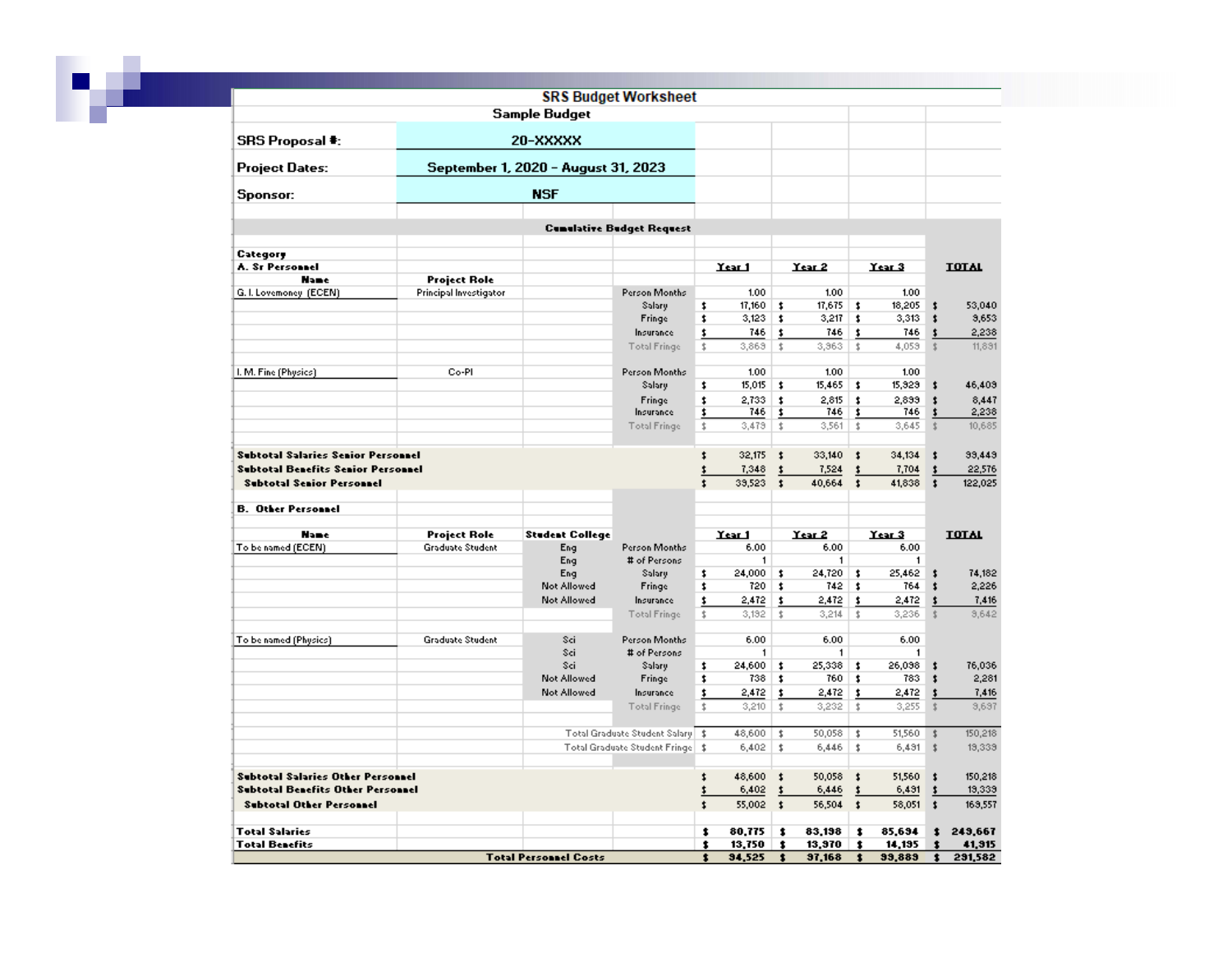## Data Entry PI/Co-PI Salary / Effort

| <b>FTE</b><br><b>Yearly Salary</b> |         |    | <b>Monthly</b><br>Salary | Longevity |   |                          |  |      |       |    |  | Longevity<br><b>Months</b> | Yearly<br><b>Increase</b> |  | % Effort<br><b>Per Year</b> | <b>Months</b> |
|------------------------------------|---------|----|--------------------------|-----------|---|--------------------------|--|------|-------|----|--|----------------------------|---------------------------|--|-----------------------------|---------------|
| \$                                 | 200,000 | \$ | 16,666.67                | -5        | ۰ | $\overline{\phantom{0}}$ |  | 1.03 | 8.33% | 12 |  |                            |                           |  |                             |               |
|                                    |         |    |                          |           |   |                          |  | 1.03 | 8.33% | 12 |  |                            |                           |  |                             |               |
|                                    |         |    |                          |           |   |                          |  | 1.03 | 8.33% | 12 |  |                            |                           |  |                             |               |
|                                    |         |    |                          |           |   |                          |  | 1.03 | 0.00% | 12 |  |                            |                           |  |                             |               |
|                                    |         |    |                          |           |   |                          |  | 1.03 | 0.00% | 12 |  |                            |                           |  |                             |               |
|                                    |         |    |                          |           |   |                          |  |      |       |    |  |                            |                           |  |                             |               |
| \$                                 | 175,000 | -5 | 14,583.33 \$             |           | ۰ | ۰                        |  | 1.03 | 8.33% | 12 |  |                            |                           |  |                             |               |
|                                    |         |    |                          |           |   |                          |  | 1.03 | 8.33% | 12 |  |                            |                           |  |                             |               |
|                                    |         |    |                          |           |   |                          |  | 1.03 | 8.33% | 12 |  |                            |                           |  |                             |               |
|                                    |         |    |                          |           |   |                          |  | 1.03 | 0.00% | 12 |  |                            |                           |  |                             |               |
|                                    |         |    |                          |           |   |                          |  | 1.03 | 0.00% | 12 |  |                            |                           |  |                             |               |
|                                    |         |    |                          |           |   |                          |  |      |       |    |  |                            |                           |  |                             |               |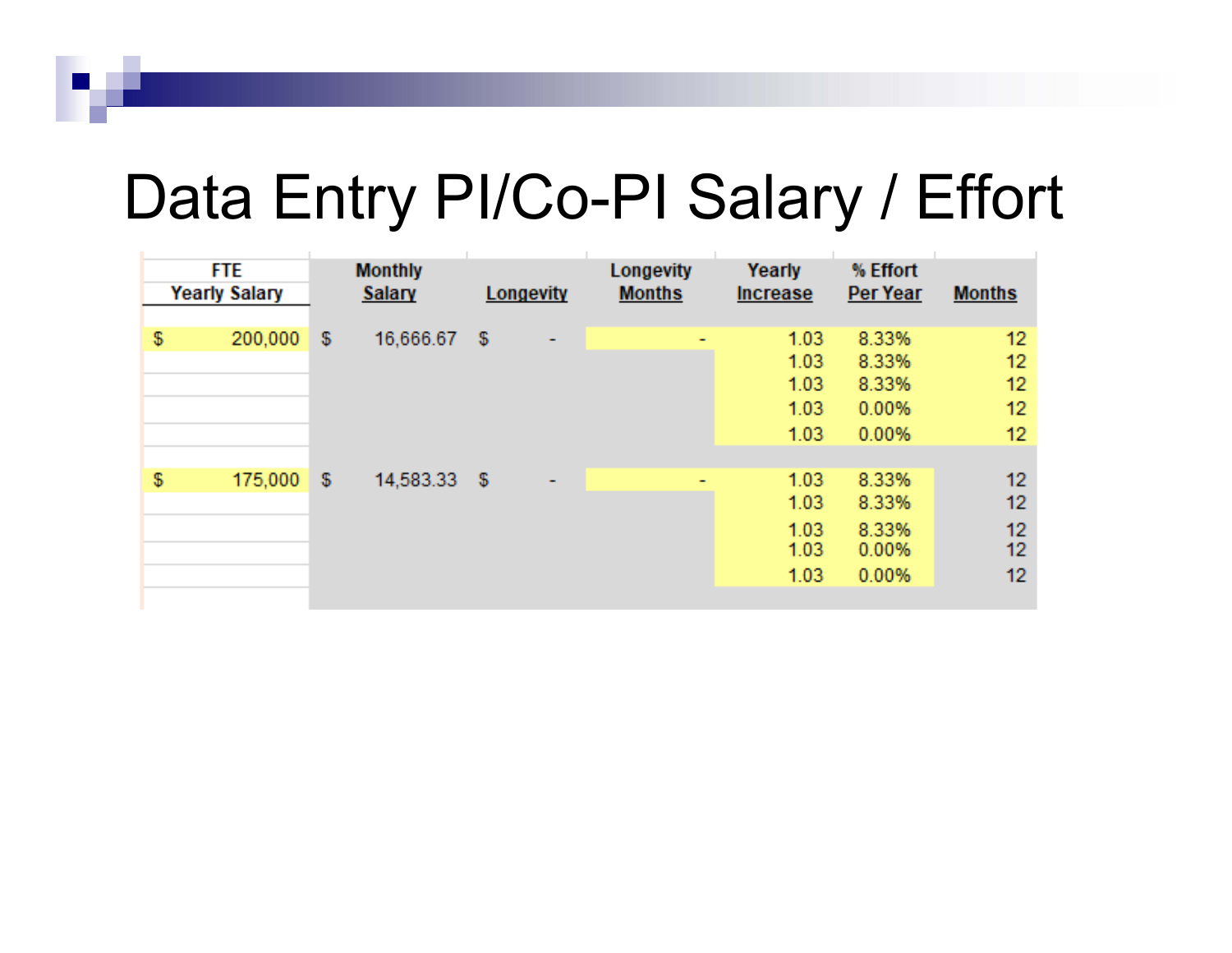## Data Entry Graduate Student Salary / Effort

|                | <b>FTE</b><br><b>FTE</b><br><b>Yearly Salary</b> |     | <b>Monthly</b><br><b>Monthly</b><br>Salary | Yearly<br><b>Increase</b>            | Longevity<br>% Effort<br>Per Year            | Yearly<br><b>Months</b>    | % Effort<br><b>Number</b> of<br><b>Persons</b> |
|----------------|--------------------------------------------------|-----|--------------------------------------------|--------------------------------------|----------------------------------------------|----------------------------|------------------------------------------------|
| \$             | 48,000                                           | \$. | 4,000.00                                   | 1.00<br>1.03<br>1.03<br>1.03<br>1.03 | 50.00%<br>50.00%<br>50.00%<br>0.00%<br>0.00% | 12<br>12<br>12<br>12<br>12 | 1.00<br>1.00<br>1.00                           |
| $\mathfrak{F}$ | 49,200                                           | \$  | 4,100.00                                   | 1.00<br>1.03<br>1.03<br>1.03<br>1.03 | 50.00%<br>50.00%<br>50.00%<br>0.00%<br>0.00% | 12<br>12<br>12<br>12<br>12 | 1.00<br>1.00<br>1.00                           |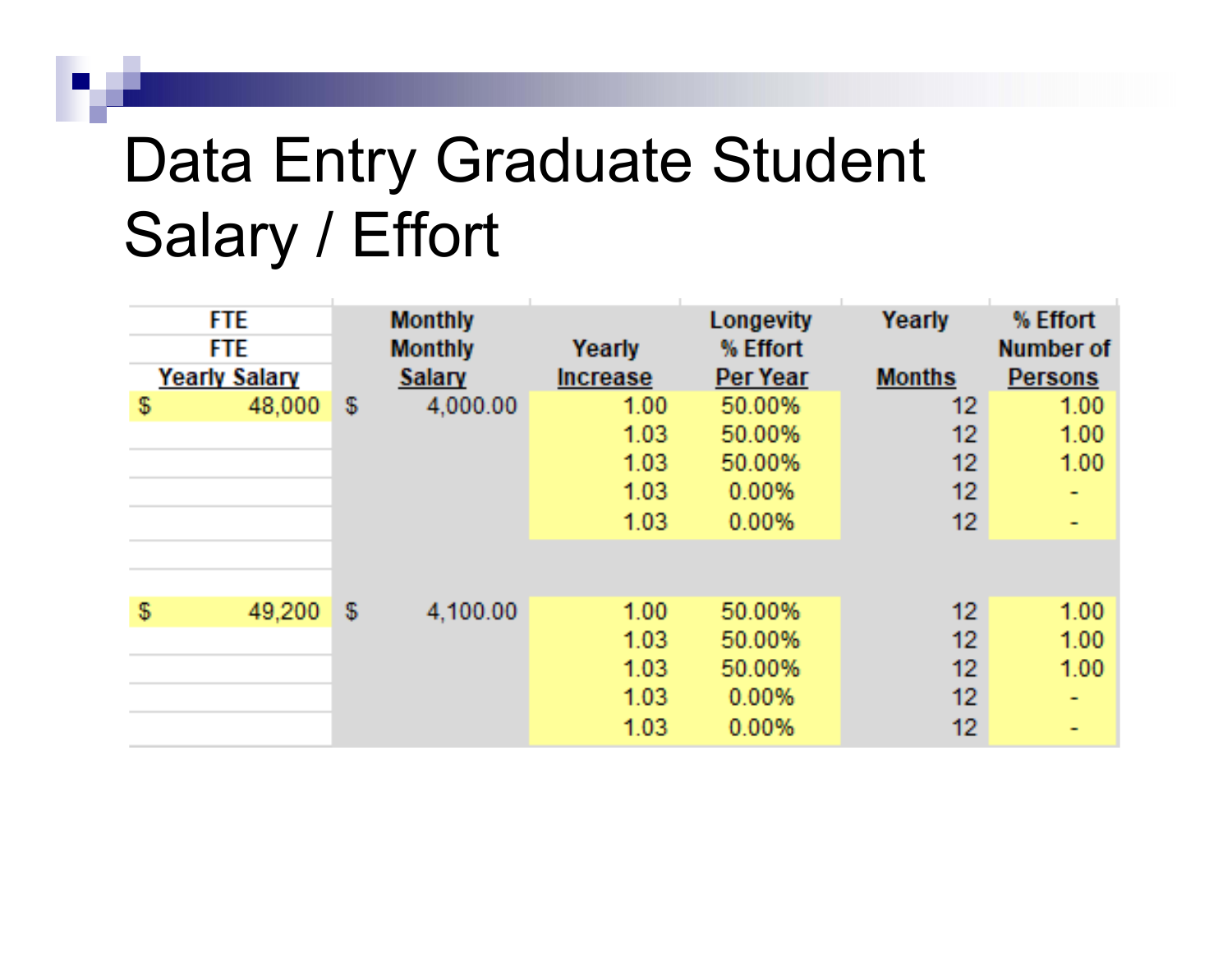# Tuition & Fees Selection of College Determines the Rate

| <b>Project Role</b>     | <b>Student College</b> |                      | Year 1       | Year 2       | Year 3 |
|-------------------------|------------------------|----------------------|--------------|--------------|--------|
| <b>Graduate Student</b> | Eng                    | <b>Person Months</b> | 6.00         | 6.00         | 6.00   |
|                         | Eng                    | # of Persons         |              |              |        |
|                         | Eng                    | Salary               | \$<br>24,000 | \$<br>24,720 | 25,462 |
|                         | <b>Not Allowed</b>     | Fringe               | 2,568        | \$<br>2,645  | 2,724  |
|                         | <b>Not Allowed</b>     | <b>Insurance</b>     | 2,472        | 2,472        | 2,472  |
|                         |                        | <b>Total Fringe</b>  | 5,040        | 5.117        | 5,196  |

| <b>Project Role</b>      | مصمالہ |  |            |      |    |        |
|--------------------------|--------|--|------------|------|----|--------|
| Gradi<br>Student<br>нате | $-m$   |  | 70 O<br>20 | 564. | ٠n | 18,443 |
|                          |        |  |            |      |    |        |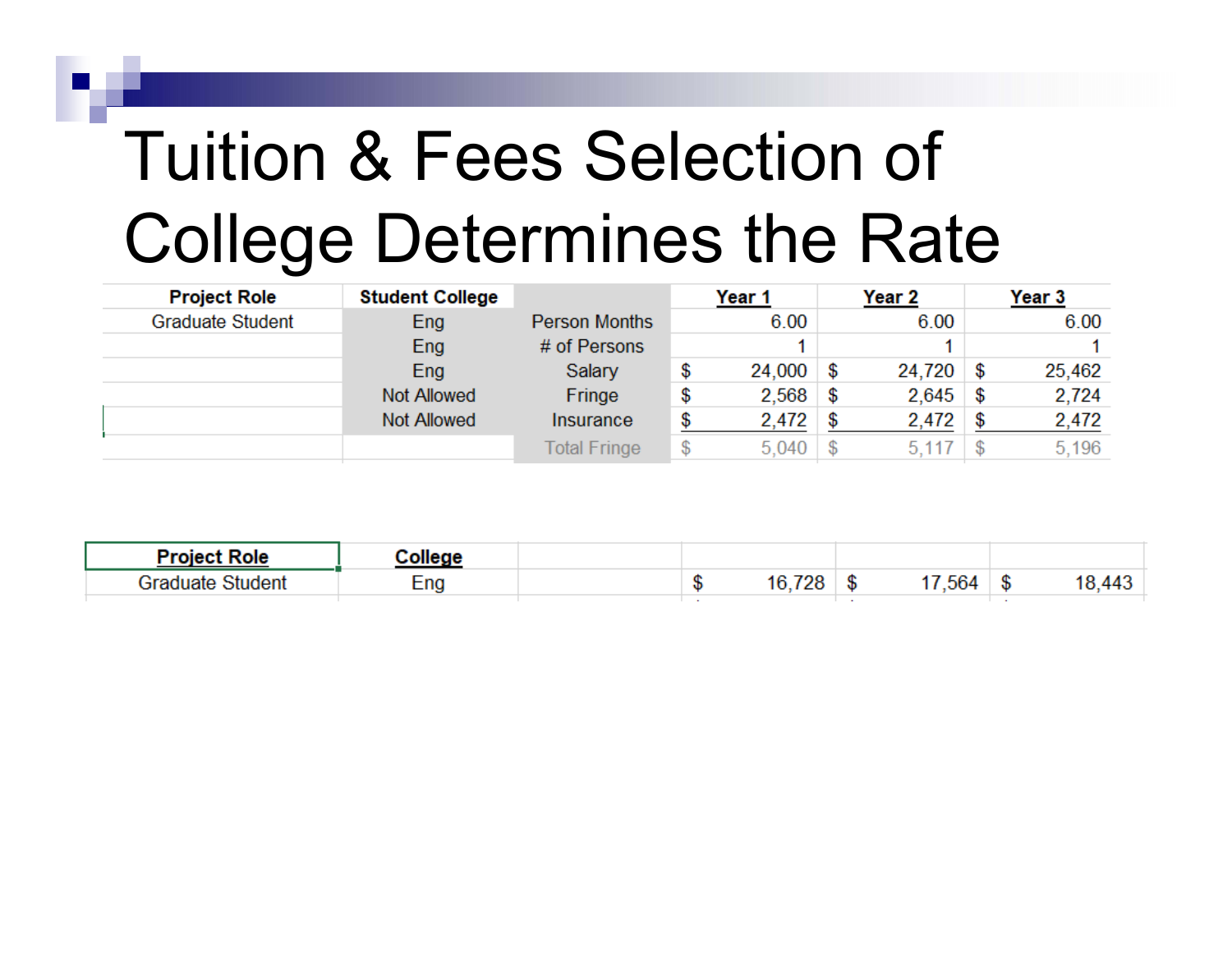#### Fringe Benefits



System Office of Budgets and Accounting

#### THE TEXAS A&M UNIVERSITY SYSTEM

July 31, 2019

#### MEMORANDUM

| TO:   | <b>Chief Financial Officers</b>              |
|-------|----------------------------------------------|
|       | Academic Institutions and Service Agencies   |
| FROM: | Monica Poehl, Associate Director, Accounting |

Monica Pache

**SUBJECT:** FY2020 Budgeting for Fringe Benefits on Sponsored Agreements

For fiscal year 2020, please use the fringe benefit rates listed below when calculating fringe benefits for sponsored agreement budgeting purposes. This will not impact reimbursements from sponsored agreements, as fringe benefits will continue to be reimbursed at the actual dollar amount expensed, rather than the budgeted amount.

Beginning July 2000, the State is not required to pay Social Security and Medicare for students who meet certain criteria. Please refer to Fringe Benefit section of the The Texas A&M University System Tax Manual for those criteria. For the purposes of fringe benefit budgeting, students that meet the criteria will be called FICA Exempt Students. For students who do not meet the criteria, choose the employee category that applies to them.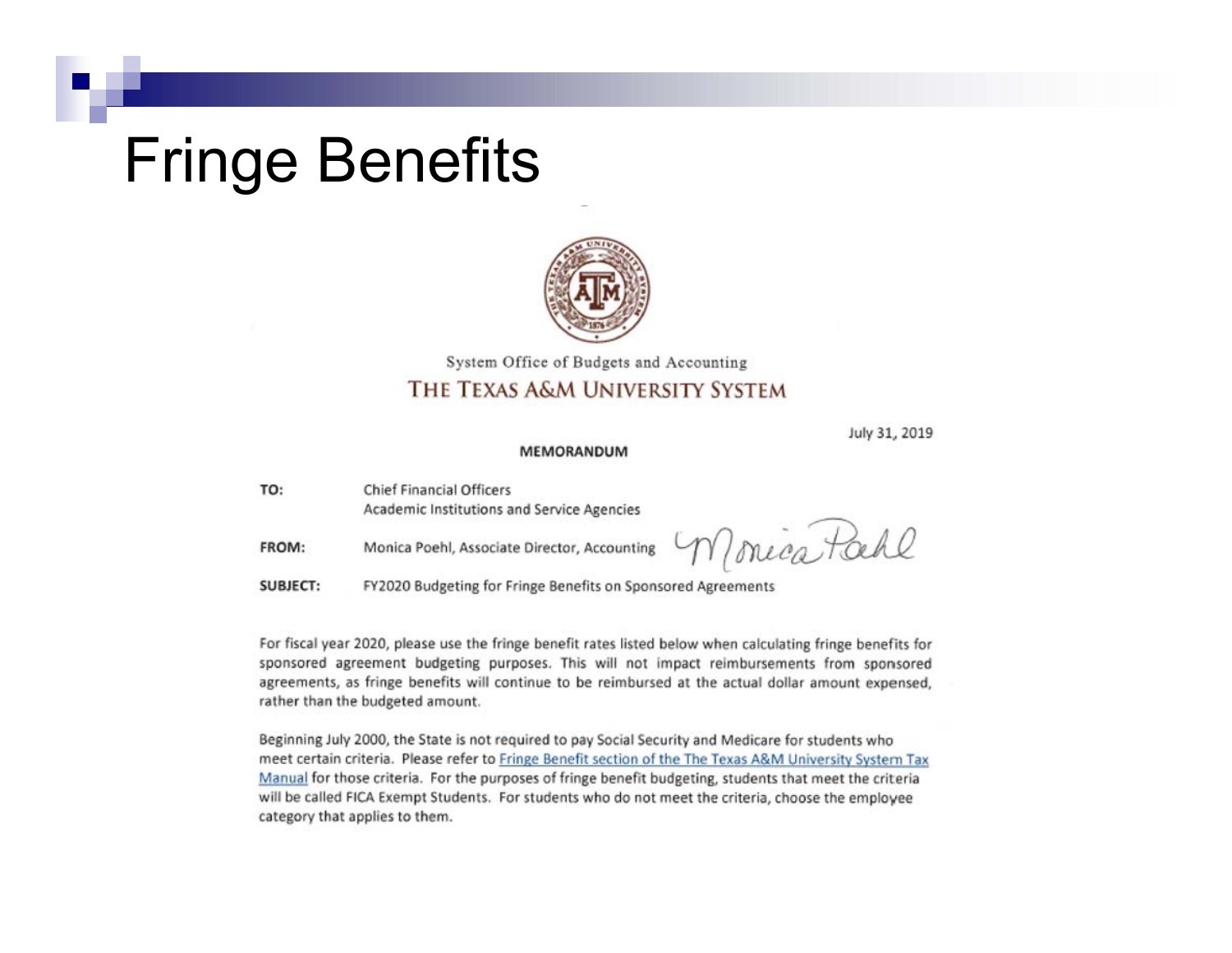#### Fiscal Year 2020 Fringe Benefits for Budget Purposes

| Employees Eligible for all Fringe Benefits              | 18.2 % of direct salaries & wages                 |
|---------------------------------------------------------|---------------------------------------------------|
|                                                         | PLUS                                              |
|                                                         | A fixed monthly dollar amount for group insurance |
| Employees Not Eligible for Group Insurance & Retirement | 10.7 % of direct salaries & wages                 |
| FICA Exempt Students Eligible for Group Insurance       | 3.0 % of direct salaries & wages                  |
| But Not Eligible for Retirement                         | PLUS                                              |
|                                                         | A fixed monthly dollar amount for group insurance |
| FICA Exempt Students Not Eligible for Group Insurance & | 3.0 % of direct salaries & wages                  |
| Retirement                                              |                                                   |

#### Fiscal Year 2020 Fixed Monthly Dollar Amount for Group (Medical & Basic Life) Insurance

| <b>Classification of Employee</b>            | <b>Fixed Monthly Insurance Amount</b> |  |  |  |  |  |  |
|----------------------------------------------|---------------------------------------|--|--|--|--|--|--|
| Faculty and Staff - Full Time (100%)         | \$746                                 |  |  |  |  |  |  |
| Faculty and Staff - Part Time (50% - 99.99%) | \$365                                 |  |  |  |  |  |  |
| Insurance Eligible Student [b]               | \$206                                 |  |  |  |  |  |  |
| Combined (all employees) [a]                 | \$646                                 |  |  |  |  |  |  |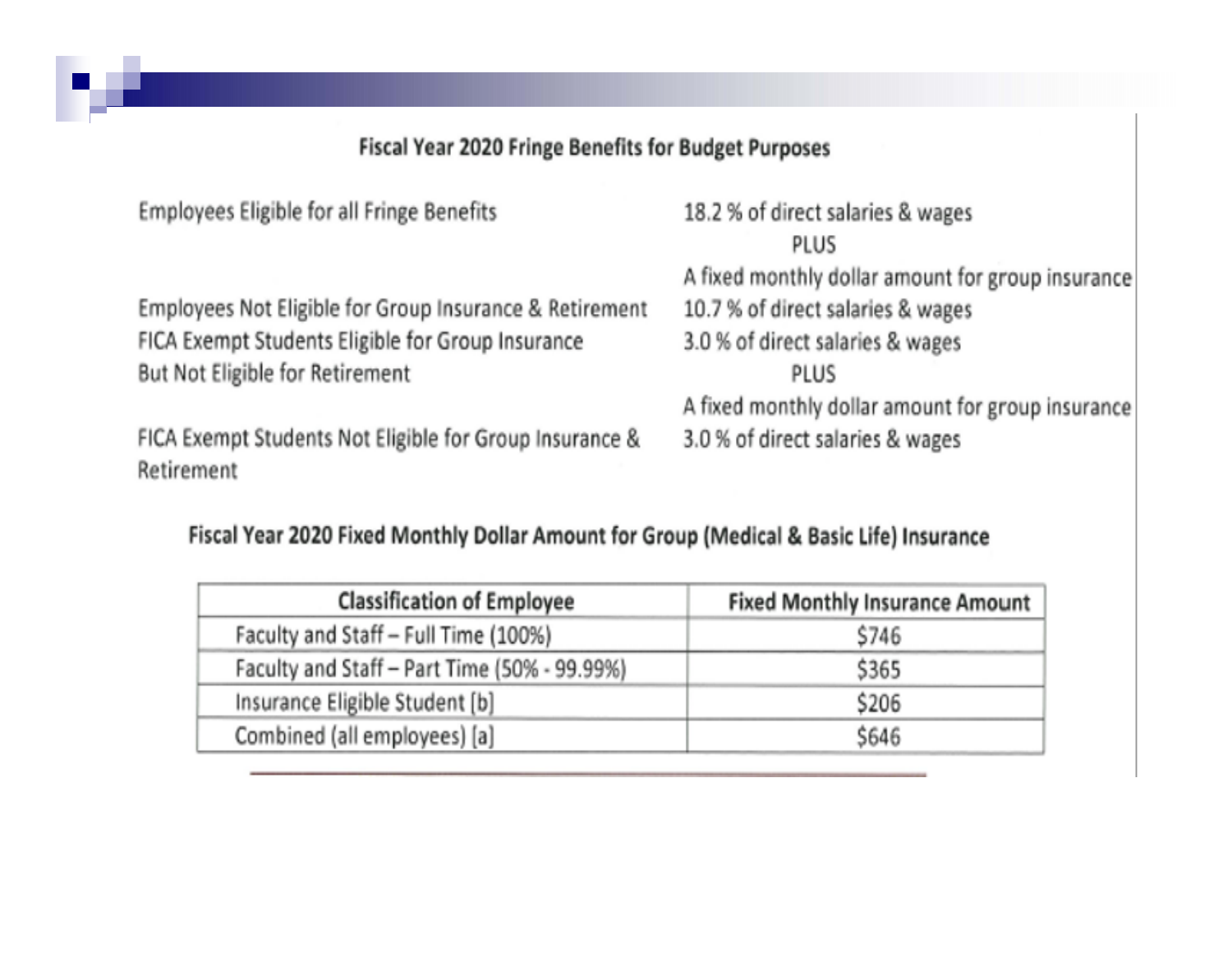# Data Entry for Fringe Rates

| <b>Fringe Rate-Faculty/Staff:</b>        | 0.182 |
|------------------------------------------|-------|
| <b>Insurance Rate for Faculty/Staff:</b> | 746   |

| <b>Fringe Rate-Grad Students:</b> |     | $\big/$ 0.030 Use 0.107 for Students or 0.03 for |
|-----------------------------------|-----|--------------------------------------------------|
| Insurance Rate for Students: \$   | 412 | <b>FICA Exempt</b>                               |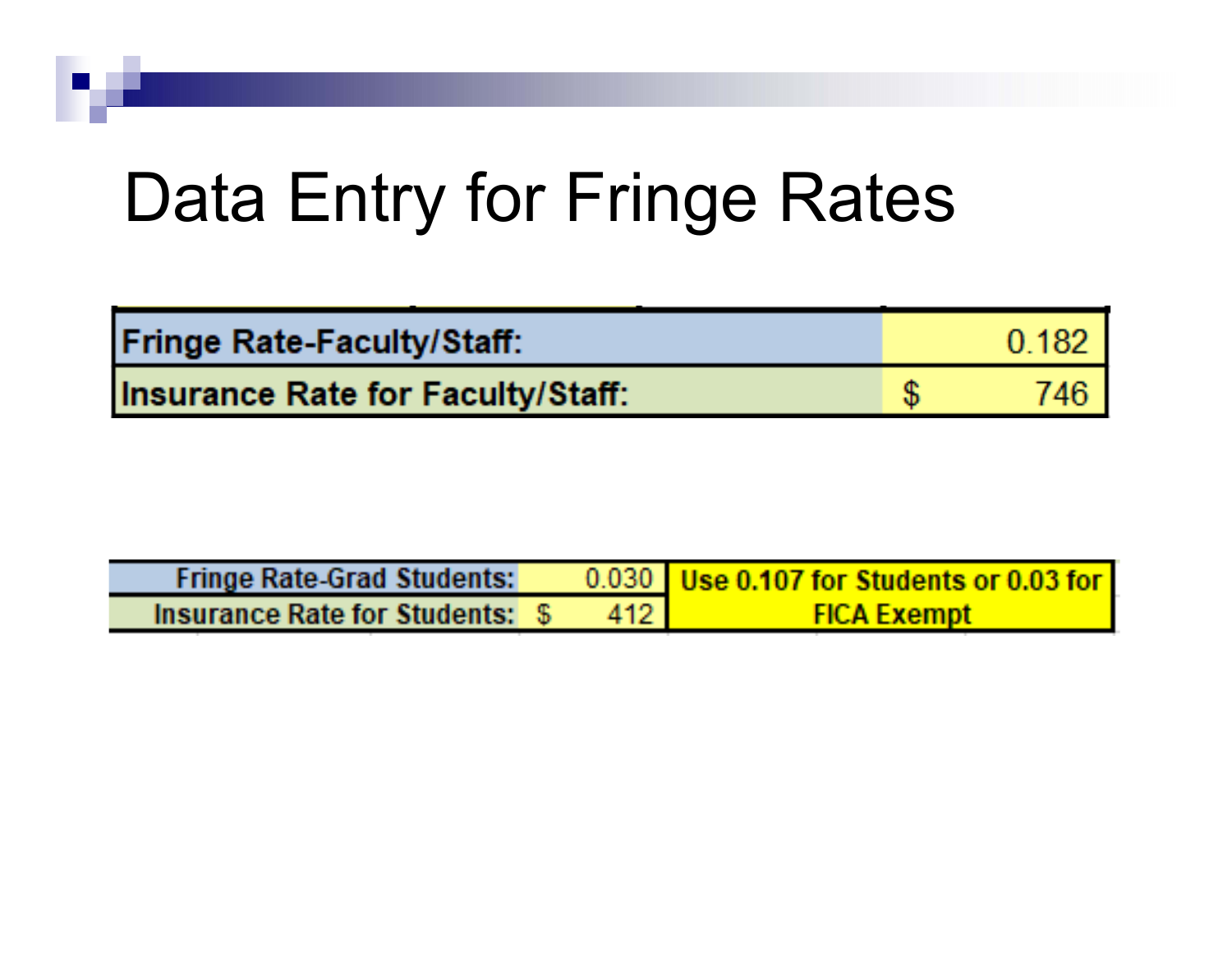# UG 200.474 Travel Costs

Reasons for Travel

- Attend conference to disseminate research results
- ■ Meeting with sponsor
- ■ Meeting with collaborators
- ■ Domestic / Foreign travel
- ■ Airfare, Lodging, meals, rental car, other costs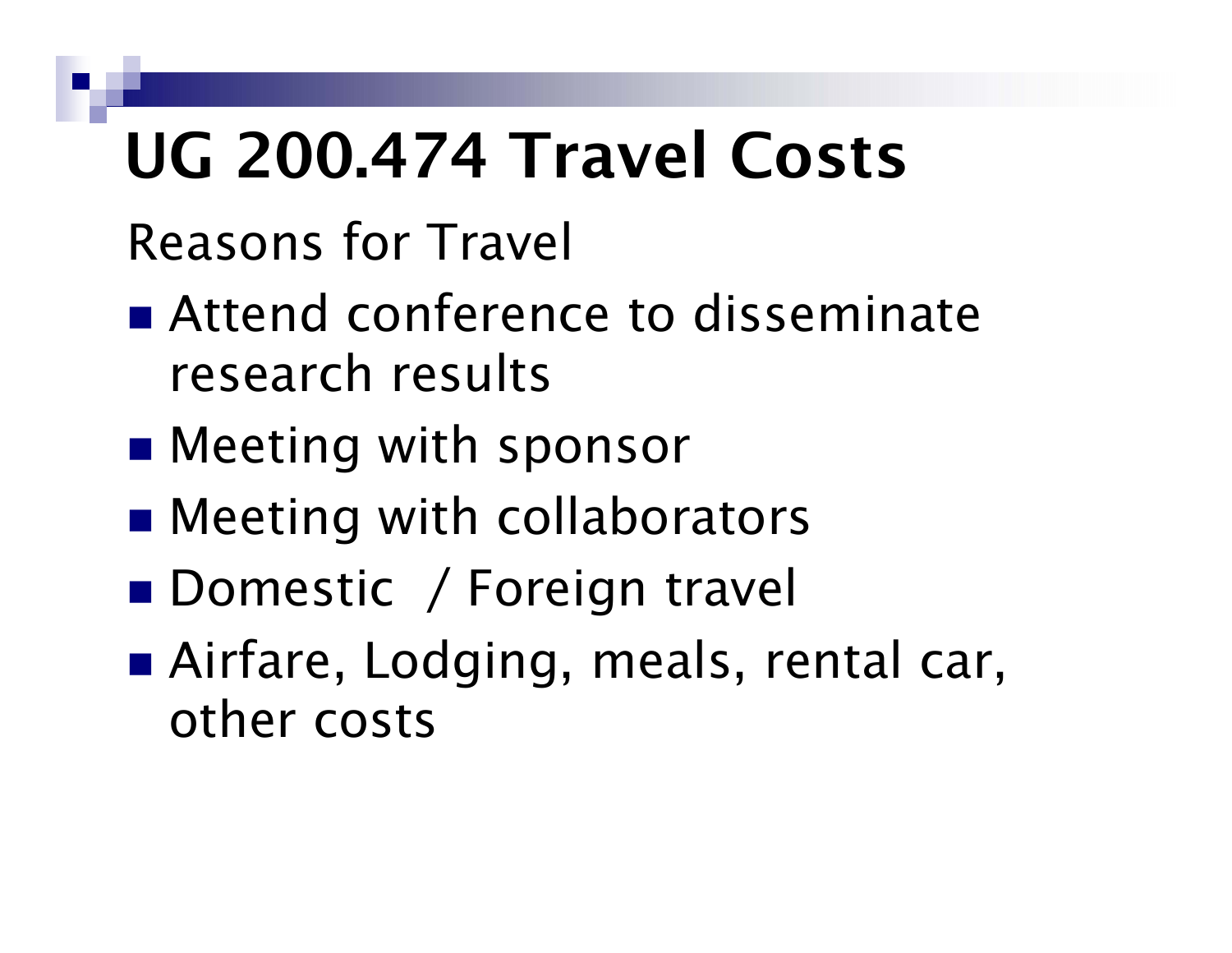# Travel Costs Entry

| <b>Iravel: Donestic</b>                                                    |                      |                              |                             |   |               |            |                          |     |                |    |        |
|----------------------------------------------------------------------------|----------------------|------------------------------|-----------------------------|---|---------------|------------|--------------------------|-----|----------------|----|--------|
|                                                                            |                      |                              |                             |   | $\bullet$ .   | $\ddagger$ | $\sim$                   |     | $\blacksquare$ |    |        |
|                                                                            |                      |                              |                             |   | $\bullet$ .   | 1          | $\sim$                   |     | $\sim$         |    |        |
|                                                                            | <b>Total Trip</b>    |                              |                             |   | $\sim$        | -1         | $\mathcal{L}_{\rm{max}}$ | I.  | $\sim$         | -1 |        |
|                                                                            |                      |                              |                             |   |               |            |                          |     |                |    |        |
| <b>Trip Information</b>                                                    |                      |                              | #Trips/Yr                   |   |               |            |                          |     |                |    |        |
|                                                                            |                      |                              | <b># Persons/Trip</b>       |   | 4             |            |                          |     |                |    |        |
| <b>City &amp; Purpose:</b>                                                 |                      |                              | <b># Days Per Dien/Trip</b> |   | $\mathcal{I}$ |            | 31                       |     |                |    |        |
|                                                                            |                      |                              | # Days Lodging/Trip         |   | $\bar{z}$     |            | 2.                       |     |                |    |        |
|                                                                            | lten.                | <b>Langent</b>               |                             |   |               |            |                          |     |                |    |        |
|                                                                            | Per diem \$          | -36                          |                             | ÷ | 1,152         | 4          | 1,152                    | 1   | $1,152 -$      | -1 | 3,456  |
| <b>Travel to Conference to present</b><br>results. Cost estimates based on | Lodging 1            | 240                          |                             |   | 1,920         | ÷          | 1,920                    | -1  | 1,920          | J. | 5,760  |
|                                                                            | Airford              | -650.                        |                             |   | 2,600         |            | 2,600                    | -1  | 2,600          |    | 7,800  |
| location of Washington DC.                                                 | <b>Rental Carl #</b> | 60                           |                             |   | 180           |            | 180                      |     | 180            |    | 540.   |
|                                                                            | Mileage \$           |                              |                             |   | $\sim$        |            | $\sim$                   |     | $\sim$         |    |        |
|                                                                            | <b>Other</b>         |                              |                             |   | $\sim 10$     |            |                          |     |                |    |        |
|                                                                            | Total Trip           |                              |                             | x | 5,852         | - 1        | 5.852.                   | - 1 | 5,853 \$       |    | N.Y.6. |
|                                                                            |                      |                              |                             |   |               |            |                          |     |                |    |        |
|                                                                            |                      | <b>Total Donestic Travel</b> |                             |   | 5,852         |            | 5,852                    |     | 5,852          |    | 17,556 |
|                                                                            |                      |                              |                             |   |               |            |                          |     |                |    |        |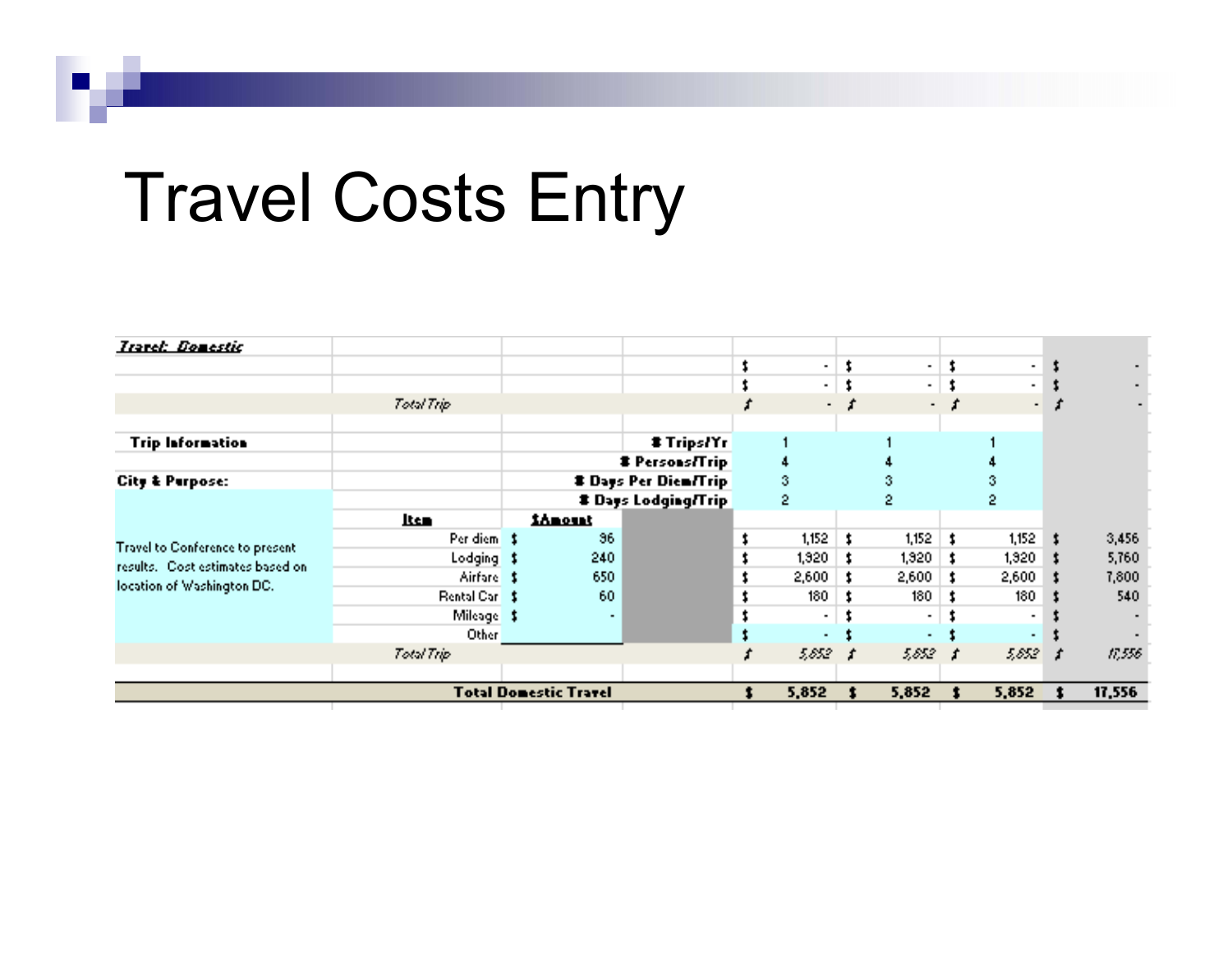#### Materials & Supplies, Other Costs, Subaward, Tuition and Fees, Indirect Cost

| <b>Materials &amp; Supplies</b>            |                            |                                 |             |         |              |         |              |         |              |          |         |
|--------------------------------------------|----------------------------|---------------------------------|-------------|---------|--------------|---------|--------------|---------|--------------|----------|---------|
|                                            | Miscellaneous Lab supplies |                                 |             | \$      | 10,000       | \$      | 10,000       | \$      | 10,000       | <b>S</b> | 30,000  |
|                                            | <b>Total Supplies</b>      |                                 |             |         | 10,000       | s       | 10,000       | S       | 10,000       | s        | 30,000  |
|                                            |                            |                                 |             |         |              |         |              |         |              |          |         |
| <b>Other Costs</b>                         |                            |                                 |             |         |              |         |              |         |              |          |         |
|                                            | Other: Conference Fees     |                                 |             | \$      | 2,000        | S       | 2,000        | S       | 2,000        | S        | 6,000   |
|                                            |                            | <b>Total Other Costs</b>        |             |         | 2,000        | s.      | 2,000        | s       | 2,000        | \$.      | 6,000   |
|                                            |                            |                                 |             |         |              |         |              |         |              |          |         |
| <b>SubRecipient Costs</b>                  |                            |                                 |             |         |              |         |              |         |              |          |         |
|                                            | LSU                        |                                 |             | S.      | 50,000       | S       | 50,000       | S       | 50,000       | S        | 150,000 |
| <b>Total SubRecipient Costs</b>            |                            |                                 |             | 50,000  | \$           | 50,000  | s            | 50,000  | s            | 150,000  |         |
|                                            |                            |                                 |             |         |              |         |              |         |              |          |         |
| <b>Graduate Student Tuition &amp; Fees</b> |                            |                                 |             |         |              |         |              |         |              |          |         |
| Name                                       | <b>Project Role</b>        | College                         |             |         |              |         |              |         |              |          |         |
| To be named (ECEN)                         | <b>Graduate Student</b>    | Eng                             |             | \$      | 16,728       | \$      | 17,564       | S       | 18,443       | S        | 52,735  |
| To be named (Physics)                      | <b>Graduate Student</b>    | Sci                             |             | \$      | 10,008       | S       | 10,508       | \$      | 11,034       | S.       | 31,550  |
|                                            |                            | <b>Total Tuition &amp; Fees</b> |             |         | 26,736       | s       | 28,072       | s       | 29,477       | s        | 84,285  |
|                                            |                            |                                 |             |         |              |         |              |         |              |          |         |
| <b>Modified Total Direct Costs (MTDC)</b>  |                            |                                 |             | \$      | 137,377      | - \$    | $115,020$ \$ |         | $117,741$ \$ |          | 370,138 |
|                                            |                            |                                 |             |         |              |         |              |         |              |          |         |
| <b>Total Direct Costs (TDC)</b>            |                            |                                 |             | \$.     | $189,113$ \$ |         | 193,092 \$   |         | 197,218 \$   |          | 579,423 |
| <b>INDIRECT COSTS</b>                      |                            |                                 | Rate        |         | 51.5%        |         | 51.5%        |         | 51.5%        |          |         |
|                                            |                            |                                 | <b>Base</b> |         | <b>MTDC</b>  |         | <b>MTDC</b>  |         | <b>MTDC</b>  |          |         |
|                                            |                            |                                 |             | \$      | 70,749       | -S      | 59,235       | S       | 60,637       | \$       | 190,621 |
| <b>TOTAL REQUEST FROM SPONSOR (TRS)</b>    |                            |                                 | \$.         | 259,862 | S            | 252,327 | - \$         | 257,855 | - 5          | 770,044  |         |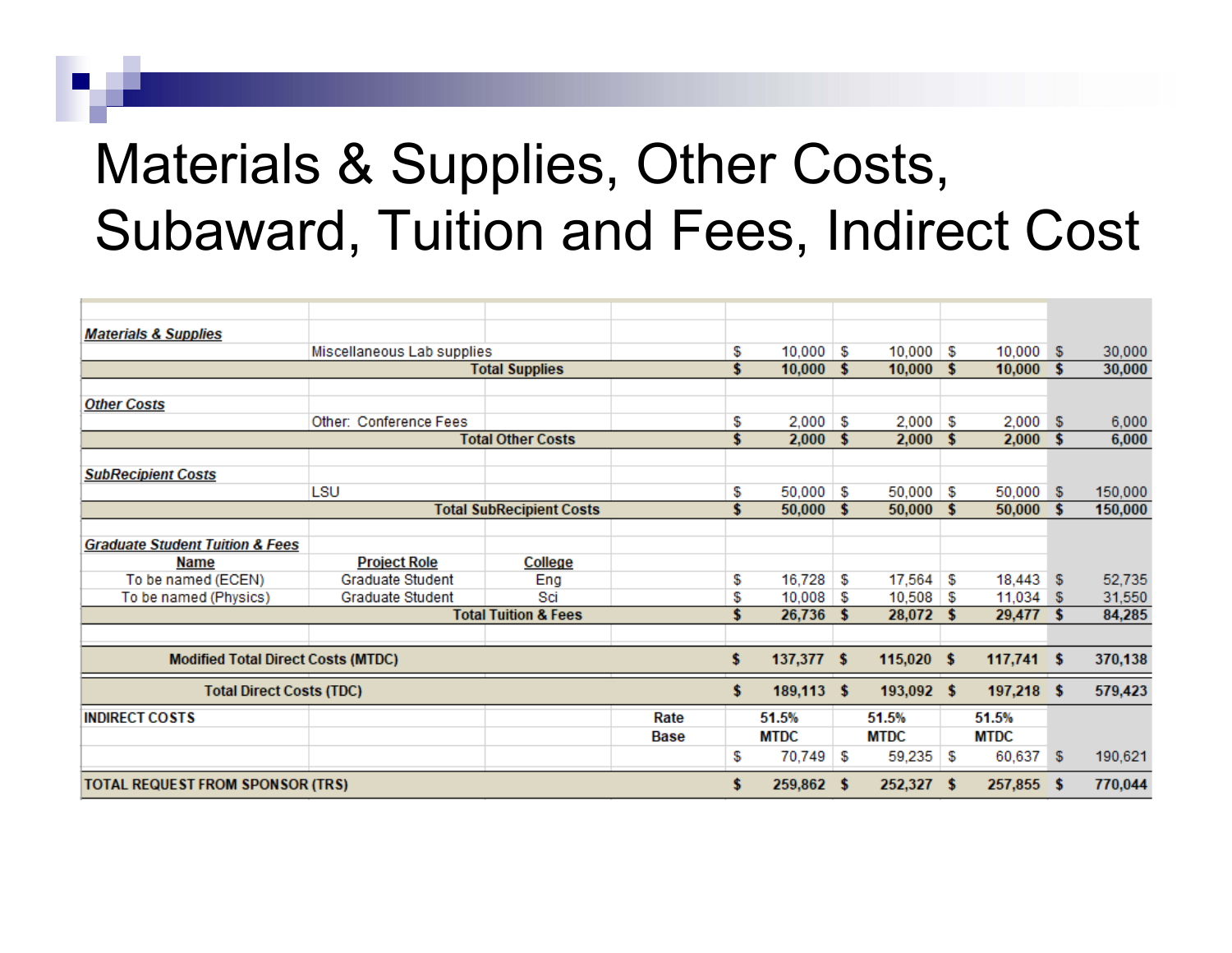#### SRS Budget Template - Subawards

| <b>SubRecipient Costs: First \$25,000</b><br>YR <sub>3</sub><br><b>SubName</b><br><b>YR 2</b><br><b>TOTAL</b><br><b>YR1</b><br>25,000<br><b>LSU</b><br>$\overline{\phantom{0}}$<br>Sub <sub>2</sub><br>Sub3<br><b>TOTAL</b><br>25,000<br>SubRecipient Costs: Over \$25,000<br><b>SubName</b><br>YR <sub>3</sub><br>YR 2<br><b>TOTAL</b><br><b>YR 1</b><br>25,000<br>50,000<br><b>LSU</b><br>50,000<br>Sub <sub>2</sub><br>Sub <sub>3</sub> | NOTE: College Station Based TAMUS Subrecipients Exempt from IDC. Enter College Station Based subs in Over \$25,000 Table |  |  |        |         |  |
|--------------------------------------------------------------------------------------------------------------------------------------------------------------------------------------------------------------------------------------------------------------------------------------------------------------------------------------------------------------------------------------------------------------------------------------------|--------------------------------------------------------------------------------------------------------------------------|--|--|--------|---------|--|
|                                                                                                                                                                                                                                                                                                                                                                                                                                            |                                                                                                                          |  |  |        |         |  |
|                                                                                                                                                                                                                                                                                                                                                                                                                                            |                                                                                                                          |  |  |        |         |  |
|                                                                                                                                                                                                                                                                                                                                                                                                                                            |                                                                                                                          |  |  |        | 25,000  |  |
|                                                                                                                                                                                                                                                                                                                                                                                                                                            |                                                                                                                          |  |  |        |         |  |
|                                                                                                                                                                                                                                                                                                                                                                                                                                            |                                                                                                                          |  |  |        |         |  |
|                                                                                                                                                                                                                                                                                                                                                                                                                                            |                                                                                                                          |  |  |        | 25,000  |  |
|                                                                                                                                                                                                                                                                                                                                                                                                                                            |                                                                                                                          |  |  |        |         |  |
|                                                                                                                                                                                                                                                                                                                                                                                                                                            |                                                                                                                          |  |  |        |         |  |
|                                                                                                                                                                                                                                                                                                                                                                                                                                            |                                                                                                                          |  |  |        |         |  |
|                                                                                                                                                                                                                                                                                                                                                                                                                                            |                                                                                                                          |  |  |        | 125,000 |  |
|                                                                                                                                                                                                                                                                                                                                                                                                                                            |                                                                                                                          |  |  |        |         |  |
|                                                                                                                                                                                                                                                                                                                                                                                                                                            |                                                                                                                          |  |  |        |         |  |
| 25,000<br>50,000                                                                                                                                                                                                                                                                                                                                                                                                                           | <b>TOTAL</b>                                                                                                             |  |  | 50,000 | 125,000 |  |
|                                                                                                                                                                                                                                                                                                                                                                                                                                            |                                                                                                                          |  |  |        |         |  |
| <b>Total SubRecipient Costs</b>                                                                                                                                                                                                                                                                                                                                                                                                            |                                                                                                                          |  |  |        |         |  |
| <b>SubName</b><br><b>TOTAL</b><br><b>YR 2</b><br>YR <sub>3</sub><br><b>YR1</b>                                                                                                                                                                                                                                                                                                                                                             |                                                                                                                          |  |  |        |         |  |
| <b>LSU</b><br>50,000<br>50,000<br>50,000                                                                                                                                                                                                                                                                                                                                                                                                   |                                                                                                                          |  |  |        | 150,000 |  |
| Sub <sub>2</sub>                                                                                                                                                                                                                                                                                                                                                                                                                           |                                                                                                                          |  |  |        |         |  |
| Sub3                                                                                                                                                                                                                                                                                                                                                                                                                                       |                                                                                                                          |  |  |        |         |  |
| <b>TOTAL</b><br>50,000<br>50,000<br>50,000                                                                                                                                                                                                                                                                                                                                                                                                 |                                                                                                                          |  |  |        | 150,000 |  |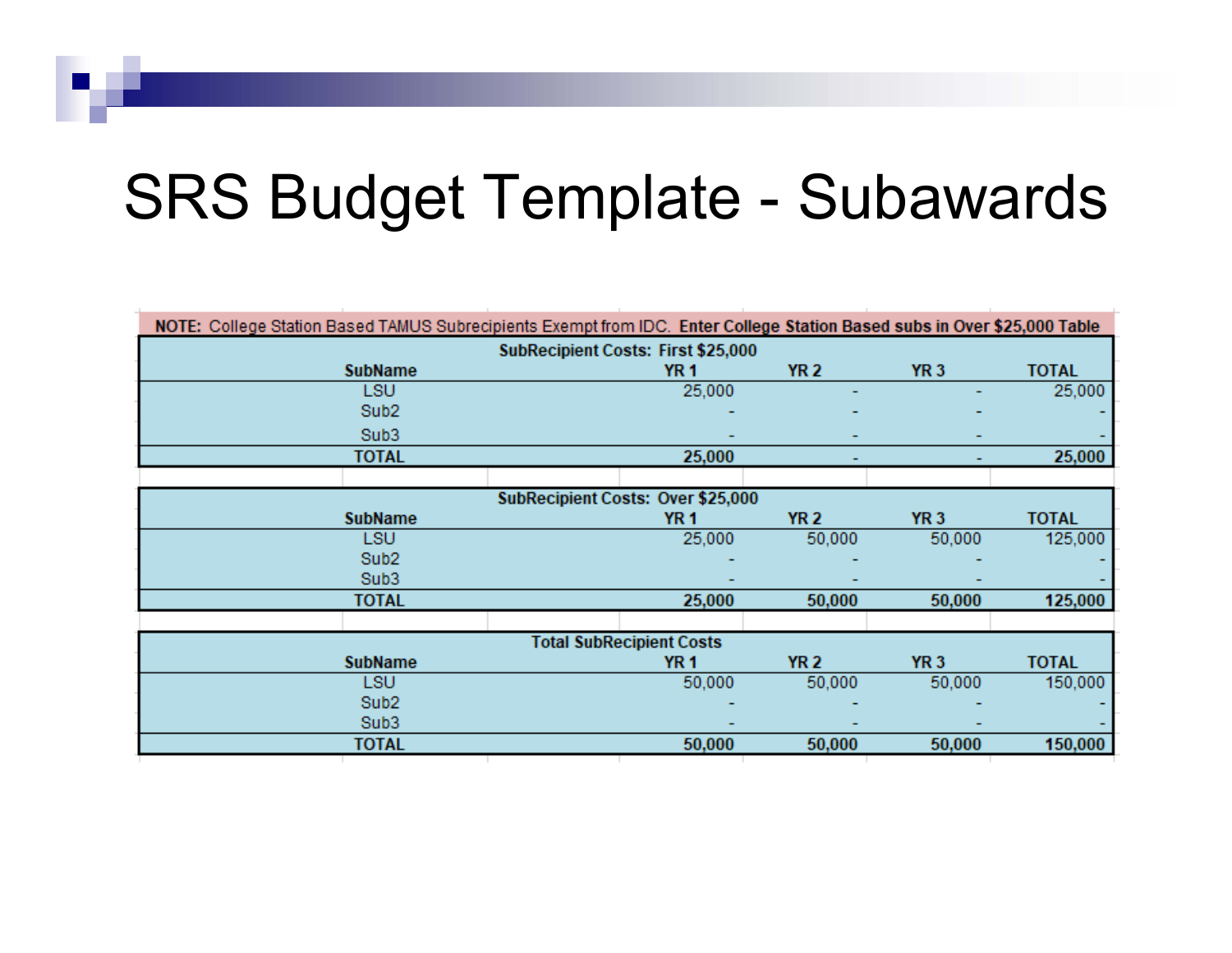# Subawards Between TAMUSSystem Members

- A subaward agreement may be required when collaborating with a faculty member who's research appointment is with a different TAMUS member.
- Differs depending on who is the lead member. Some members require the use of a subaward and other members do not.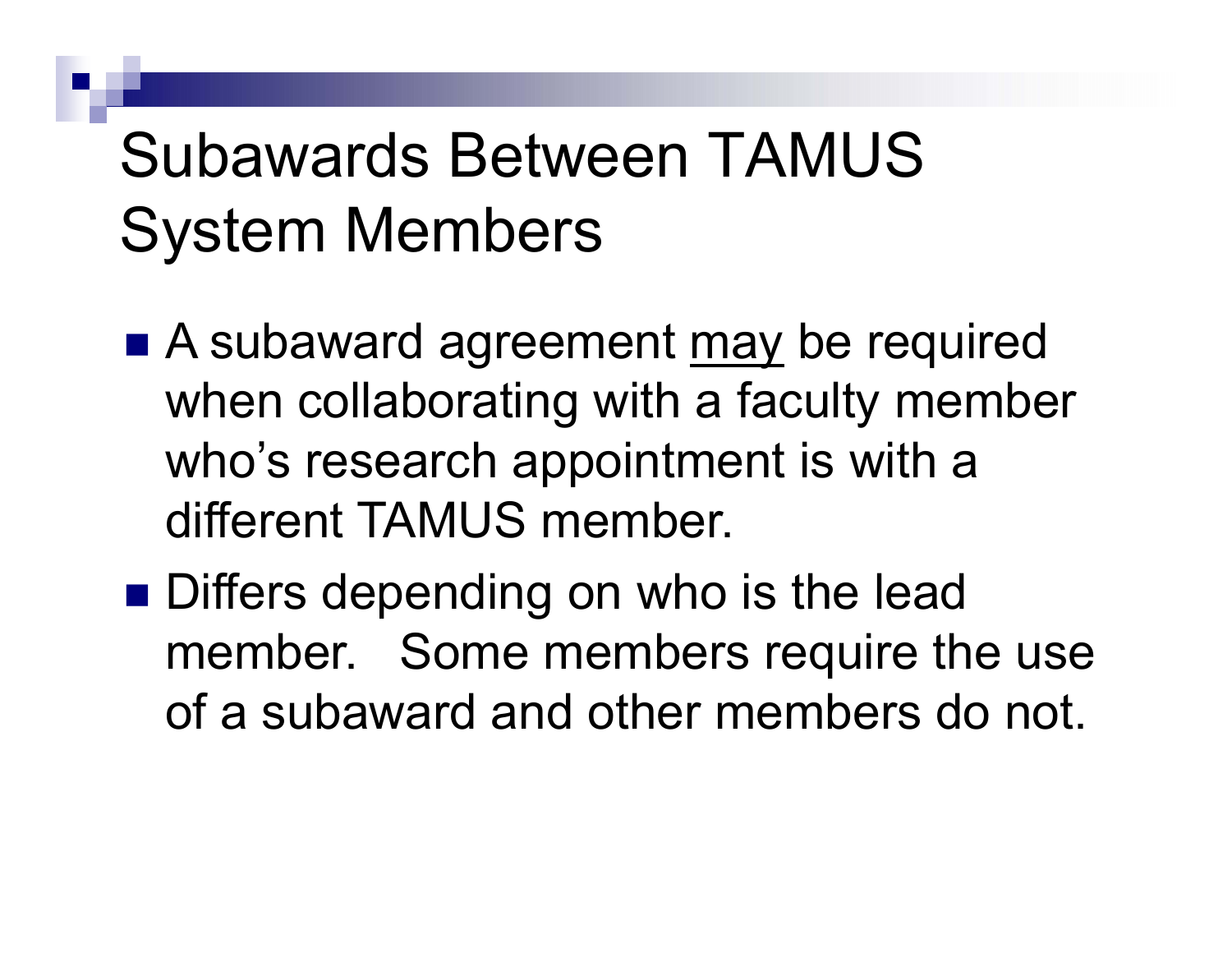# Cayuse 424

- System 2 System (S2S) proposal submission software for Federal Grants.gov submissions
- Communicates with Maestro via an application programming interface (API) platform to sync information across systems and minimize duplication of effort and simplify the submission process.
- PIs able to access applications via Researcher Dashboard in Maestro and upload files/review proposal at any time.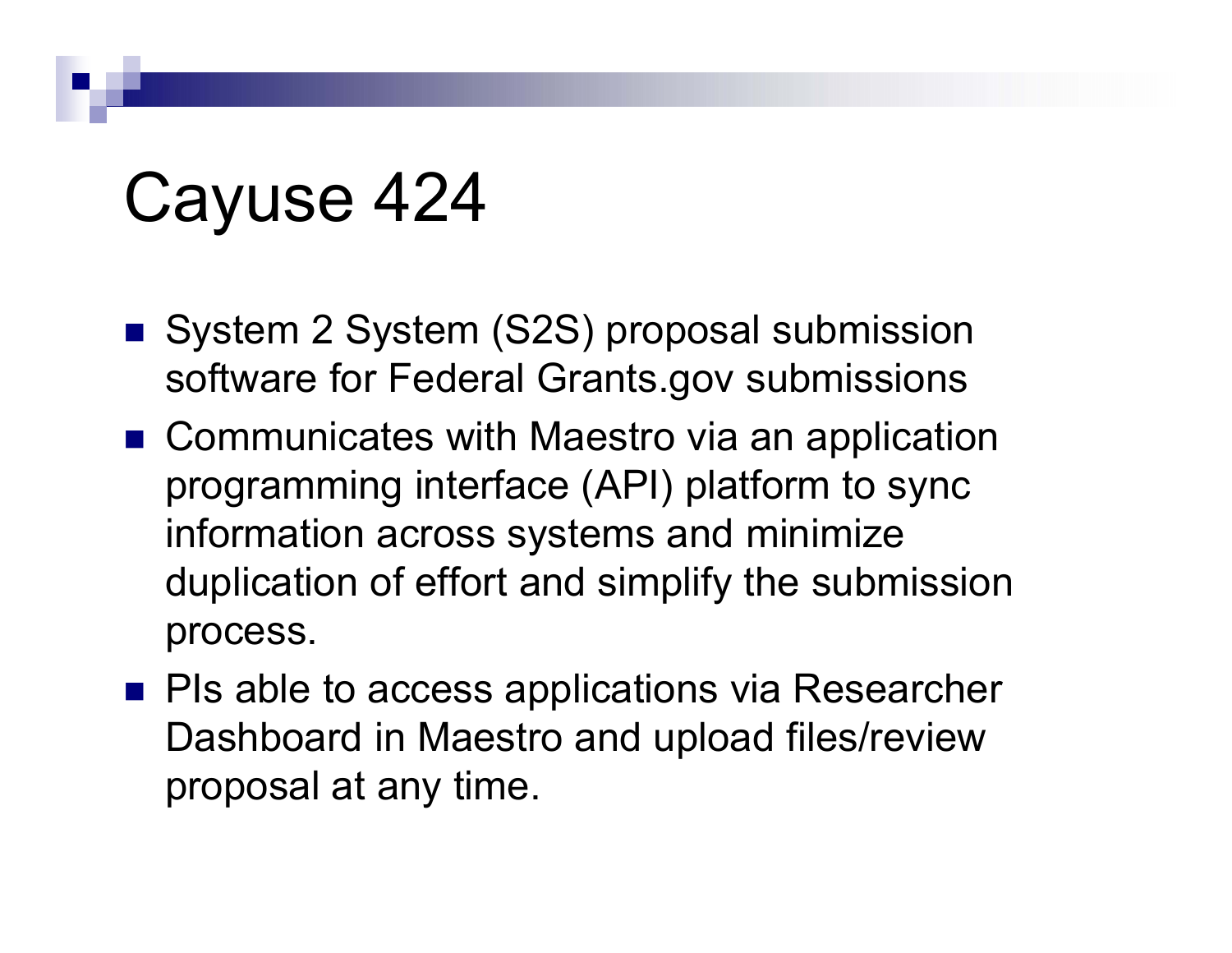#### Internal Review and Approval

- Routed via MAESTRO
- **Protection for institution and for PI**
- **Approve/sign off** 
	- PI/Co-PIs
	- •Department Heads, Center Directors
	- •Deans
	- Member's Research Administration Office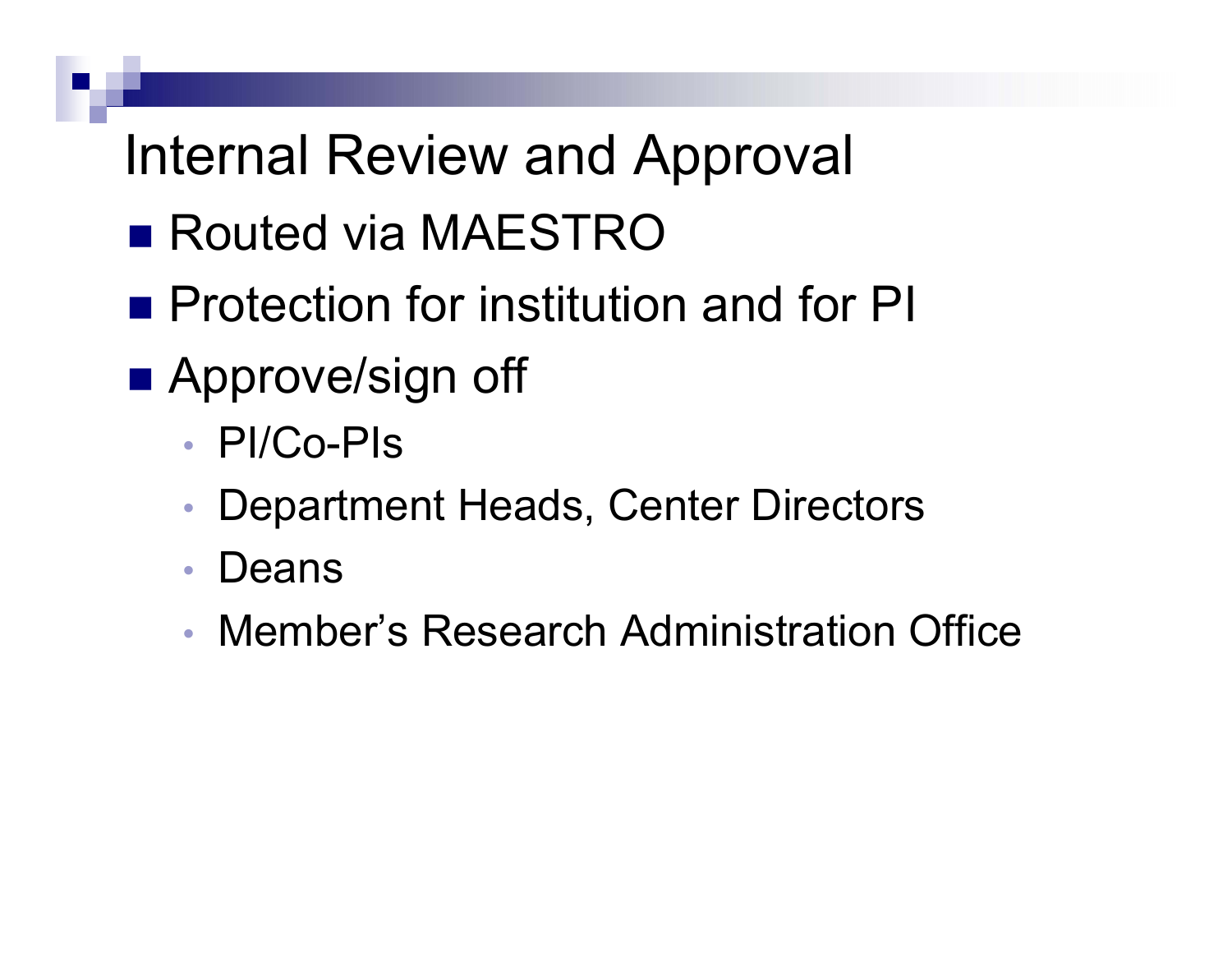## MAESTRO – Proposal Documents

- **Funding Opportunity Announcement**
- SRS Budget
- Routing package
- **Final documents submitted to sponsor**
- Confirmation of receipt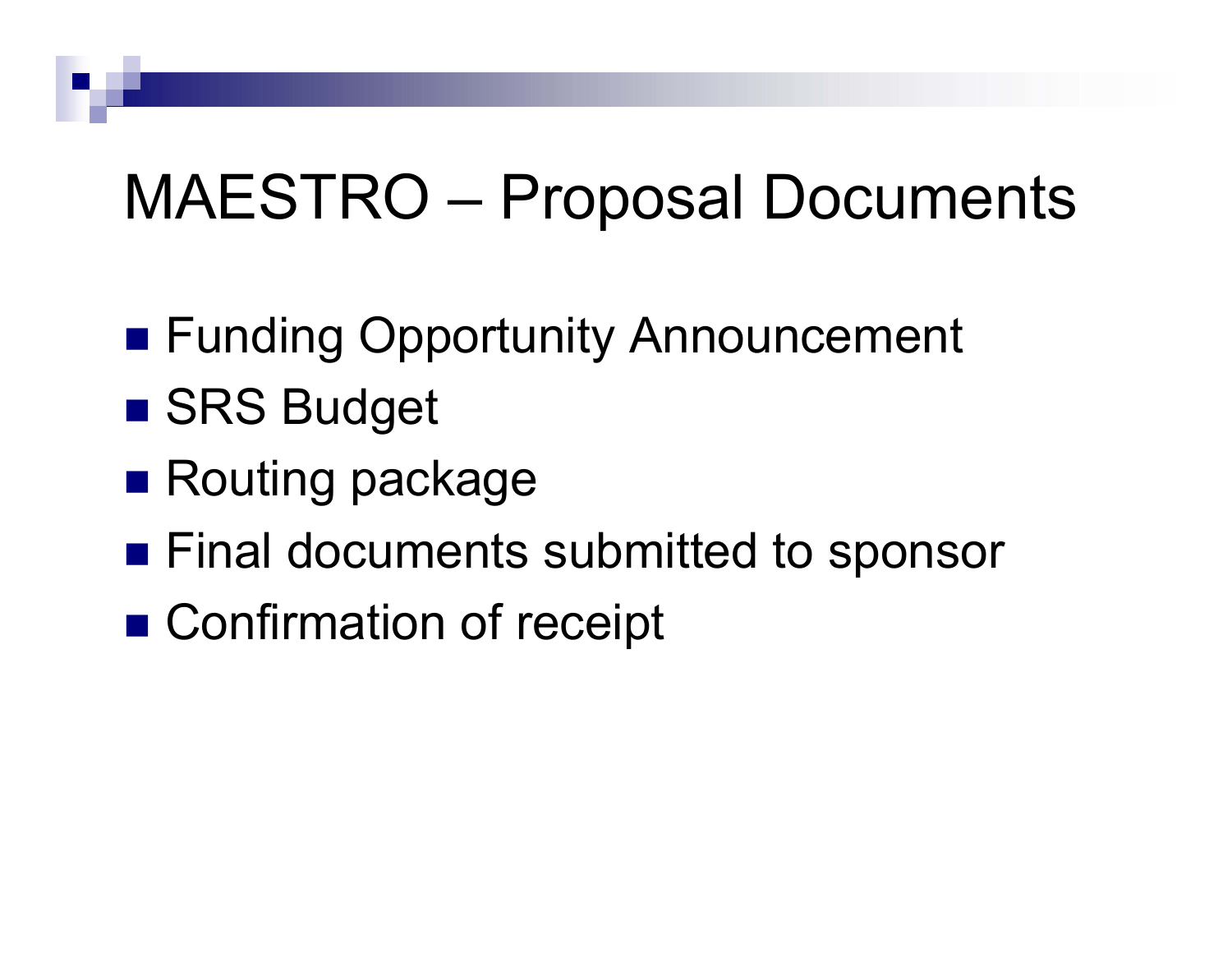### Proposal Submission

- **Proposal is submitted on time and meets** sponsor's requirements.
- Time to celebrate the submission!!
- Wait to hear if the proposal is selected for funding.
- **Example 7 Federal funding rate is approximately 20%**
- Start working on the next proposal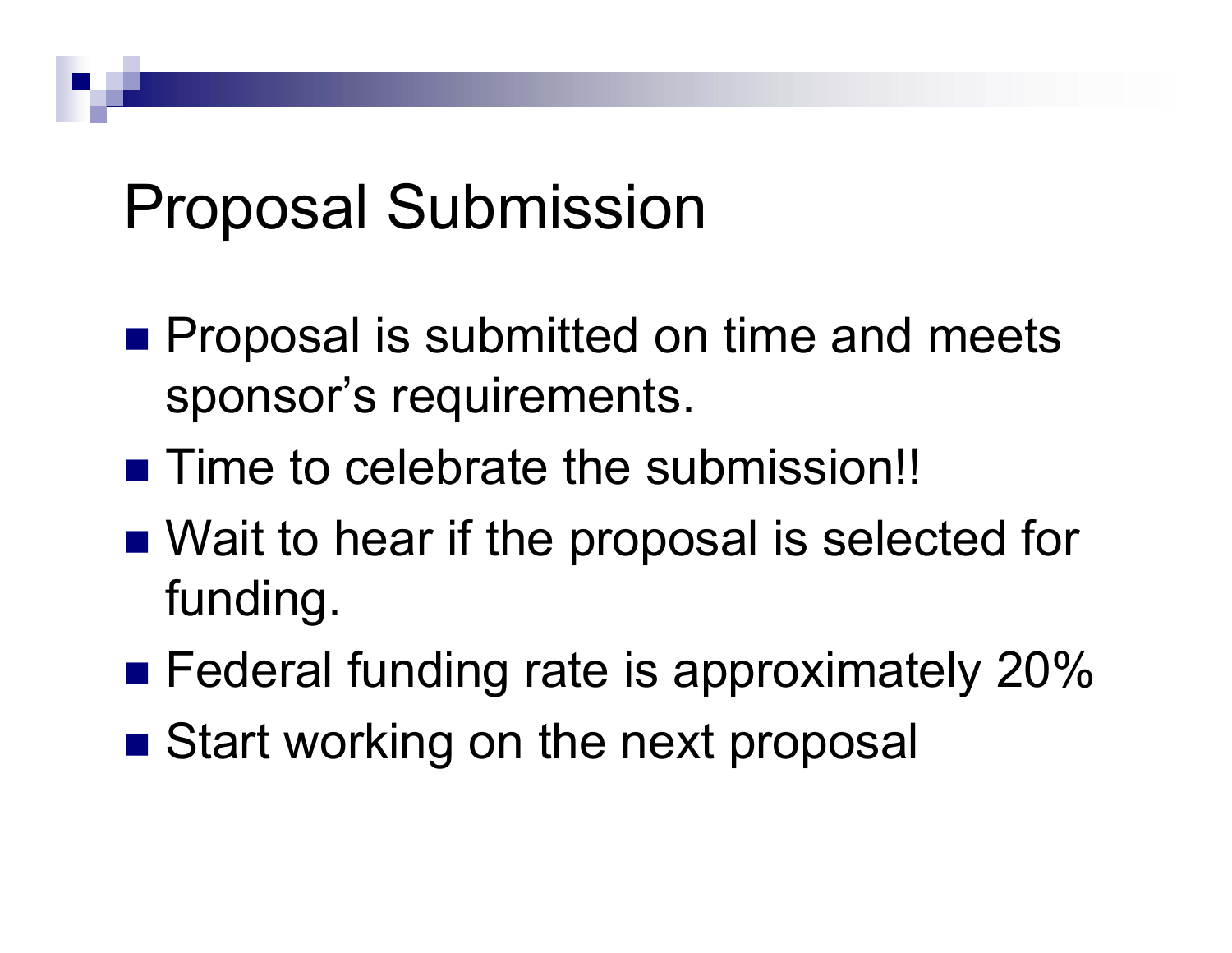# After the SubmissionPre-negotiation Requirements

- NIH Just-In-Time requirements
- **Revised budgets**
- **Additional budget documentation**
- Institutional Financial Documentation
- Representations and Certifications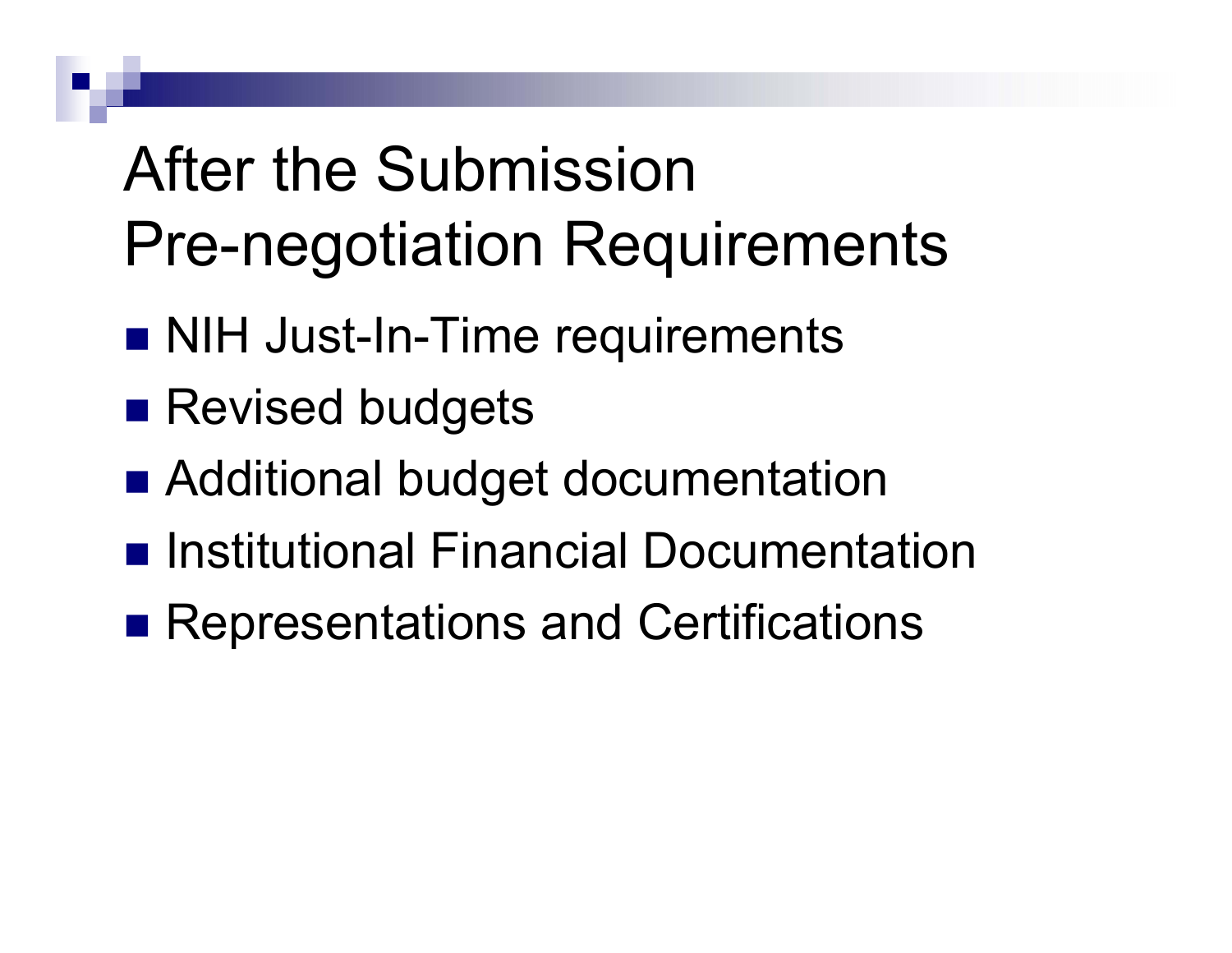## Congratulations the Award is Received !!

■ Send any award documents received from the sponsor to awards@tamu.edu to be processed by SRS.